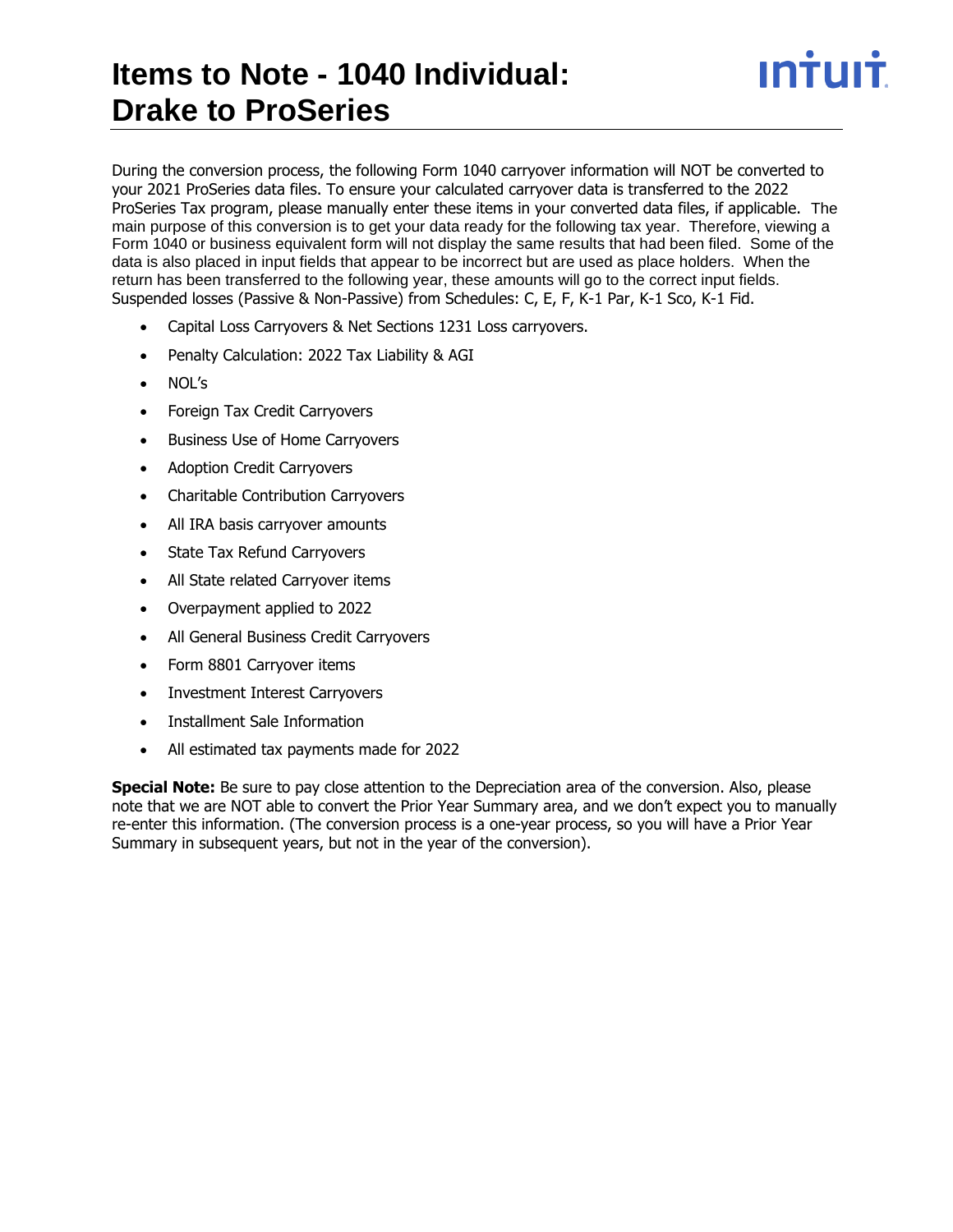# <u>ıntuıt</u>

#### **Client Information**

Resident State as of End of Year State Return Filing Status Taxpayer Information Taxpayer 1=Blind Spouse Information Spouse 1=Blind Year spouse died, if qualifying widow(er) Address/Foreign Address Contact Information

#### **Dependents**

Dependent Information Relationship Months Lived At Home Type of Dependent **EIC** Child Tax Credit

### **Miscellaneous**

Presidential Campaign: 1=Self, 2=Spouse, 3=Both, 4=Neither, 5=Blank Designee's Name Designee's Phone Number Designee's PIN 1=Taxpayer Could Be a Dependent, 2=Taxpayer Claimed as a Dependent Name of Bank Routing Transit Number Depositor Account Number Type of Account: 1=Savings, 2=Checking

### **Current Year Estimated Tax**

Apply Overpayment to Next Year

#### **Wages**

Name of Employer 1=Spouse Wages, Tips, Other Compensation 1=Retirement Plan Employer Name and Address Employer Identification Number Employee Name and Address EF Primary State: State Name EF Primary State: State Identification Number EF Primary State: Locality Name EF Secondary State: State Name EF Secondary State: State Identification Number EF Secondary State: Locality Name

#### **Interest**

Name of Payer Seller-Financed Mortgage: SSN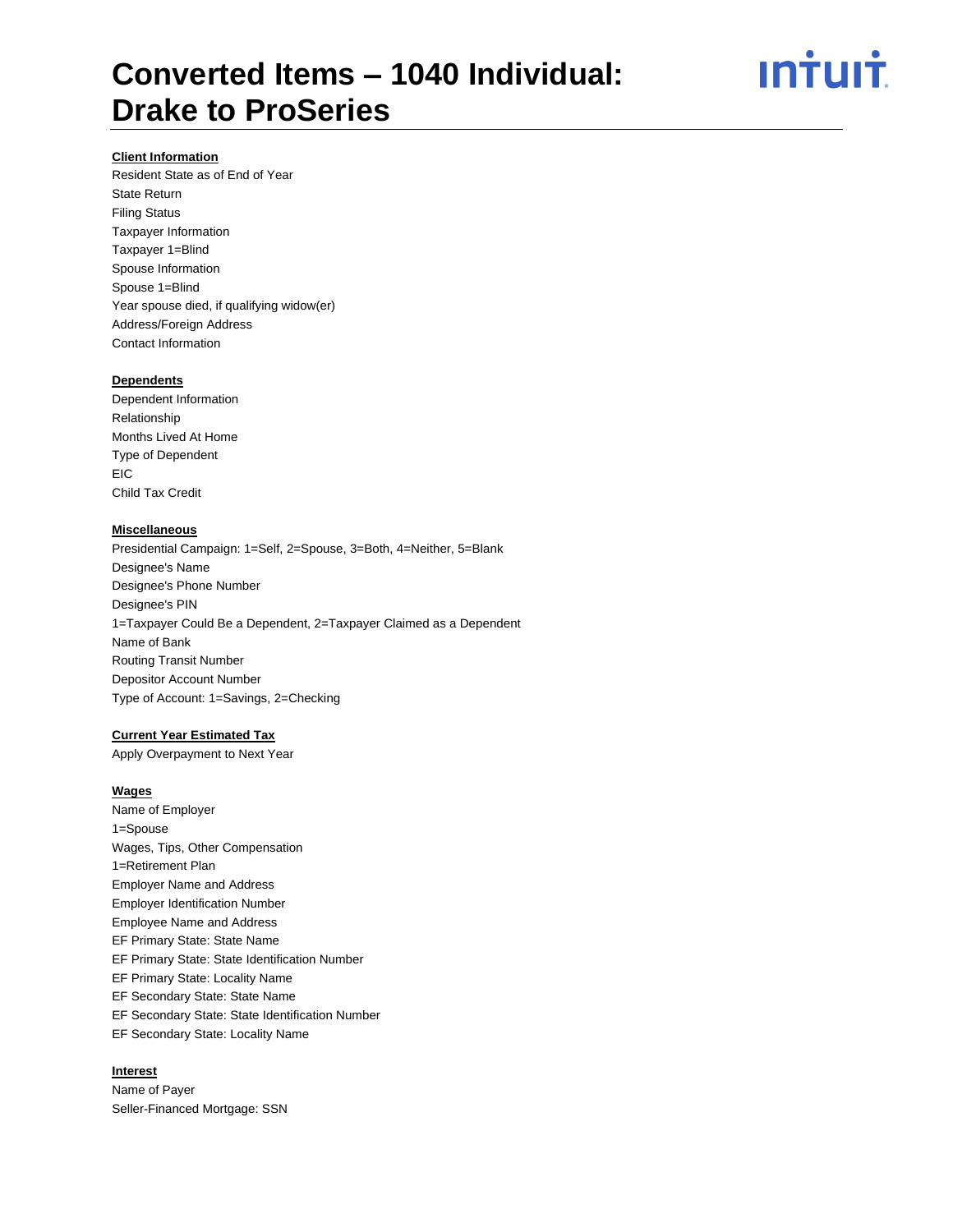# <u>ıntuıt</u>

### **Interest (continued)**

Seller-Financed Mortgage: Street Address Seller-Financed Mortgage: City, State, ZIP Code Banks, Savings and Loans, Credit Unions, etc. Seller-Financed Mortgage U.S. Bonds, T-Bills, etc. Total Municipal Bonds In-State Municipal Bonds

#### **Dividends**

Name of Payer 1=Taxpayer, 2=Spouse Total Ordinary Dividends Qualified Dividends (1b) Name of Foreign Country

#### **Pensions, IRA, W-2G**

Name of Payer 1=Spouse 1=IRA/SEP/SIMPLE, 2=W-2G 1=Rollover of Any Part of Distribution Gross winnings Gross Distribution 1=10% Early Distribution Tax, 2=25% Payer Name and Address Payer Identification Number Payer: Phone Number Recipient: Name and Address Form 1099-R EF Primary State: State Name Form 1099-R EF Primary State: State Identification Number Form 1099-R EF Primary State: Locality Name Form 1099-R EF Secondary State: State Name Form 1099-R EF Secondary State: State Identification Number Form 1099-R EF Secondary State: Locality Name Form W-2G: State Name Form W-2G: State Identification Number

### **SS Benefits, Alimony, Misc. Income**

Taxpayer: SS Benefits Spouse: SS Benefits

### **State Tax Refunds / Unemployment Comp. (1099-G)**

Taxpayer: Taxable Refunds, if Itemized Last Year Spouse: Taxable Refunds, if Itemized Last Year Name of Payer 1=Spouse Unemployment: Total Received State / Local: Income Tax Refunds, Credits, or Offsets

#### **Schedule C**

Principal Business or Profession Principal Business Code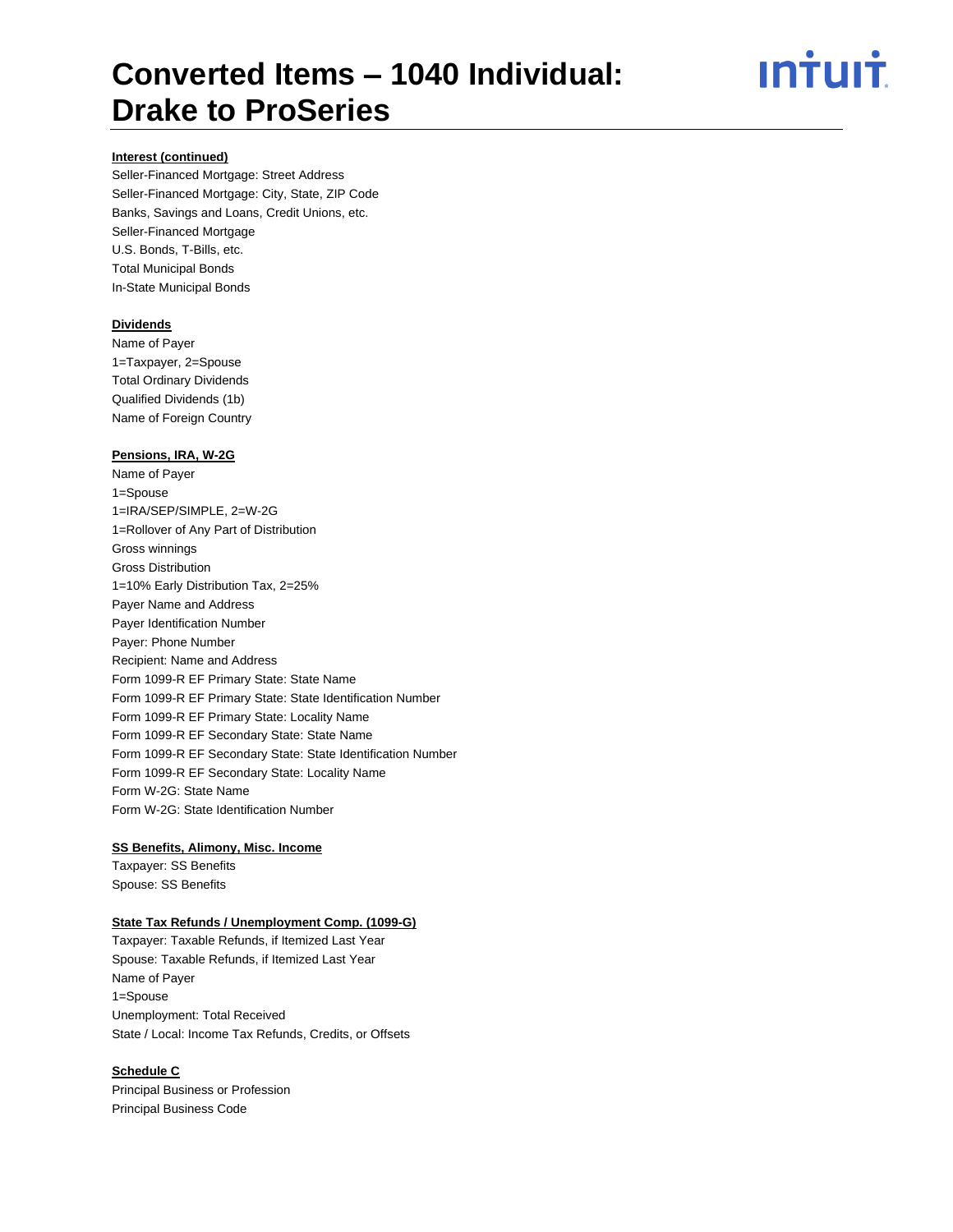<u>ıntuıt</u>

#### **Schedule C (continued)**

Business Name and Address

Employer ID Number If Accounting Method Not Cash or Accrual, Specify Accounting Method: 1=Cash, 2=Accrual Inventory Method: 1=Cost, 2=Lower c/m, 3=Other 1=Spouse, 2=Joint 1=Did Not Materially Participate Schedule C-EZ: 1=When Applicable, 2=Suppress Gross Receipts and Sales Returns and Allowances Other Income Inventory at Beginning of the Year Purchases Cost of Labor Materials and Supplies Other Cost Inventory at the End of the Year Advertising Car and Truck Expenses Commissions Contract Labor Employee Benefit Programs Insurance Interest: Mortgage - Banks, etc Interest: Other Legal and Professional Office Expenses Pension and Profit Sharing Plans: Contributions Rent or Lease: Vehicles, Machinery, Equipment Rent or Lease: Other Repairs **Supplies** Taxes and Licenses: Real Estate taxes **Travel** Meals and Entertainment in Full **Utilities** Wages: Total Wages Other Expenses

#### **Dispositions (Schedule D, 4797, etc.)**

**(Please note, we will only convert 8824 and some 6252 transactions)** Description of Property Date Acquired (m/d/y or -m/d/y) Date Sold (m/d/y or -m/d/y) Sales Price Prior Year Installment Sale: Gross Profit Ratio (.xxxx or 1=100%) Prior Years' Payments [O] Ordinary Income (-1 if None, Triggers 4797) Description (8824) Date property identified (m/d/y)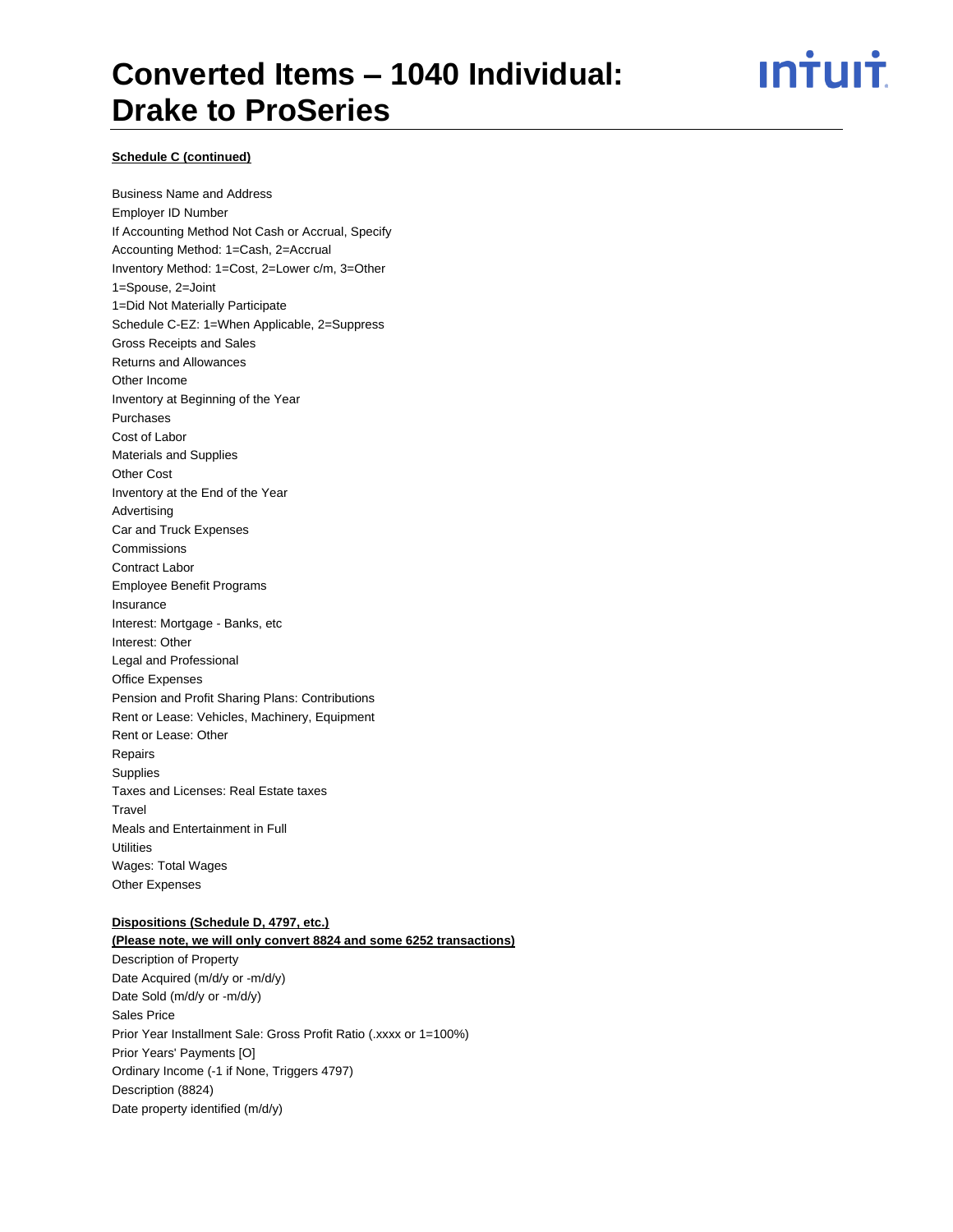<u>**Intuit**</u>

### **Dispositions (Schedule D, 4797, etc.) (continued)**

Date property received (m/d/y) Name of Related Party Address **City State** ZIP code Taxpayer ID number Relationship to taxpayer (8824 only) 1=marketable security

#### **Schedule E**

Kind of Property Location of Property 1=Spouse, 2=Joint 1=Did Not Actively Participate 1=Real Estate Professional Rents Received Royalties Received Advertising Auto and Travel Cleaning and Maintenance Commissions Insurance Legal and Professional Fees Management Fees Interest: Mortgage - Banks, etc Interest: Other Repairs **Supplies** Taxes: Real Estate **Utilities** Other Expenses

#### **Schedule F and Form 4835**

Principal Product Employer ID Number Agricultural Activity Code Accounting Method: 1=Cash, 2=Accrual 1=Spouse, 2=Joint 1=Did Not Actively Participate Cash Method: Sale of Items Bought for resale Total Cooperative Distributions Taxable Cooperative Distributions Total Agricultural Program Payments Taxable Agricultural Program Payments Commodity Credit Loans Reported Under Election Total Commodity Credit Loans Forfeited or Repaid Taxable Commodity Credit Loans Forfeited or Repaid Total Crop Insurance Proceeds Received in Current Year Taxable Crop Insurance Proceeds Received in Current Year Other Income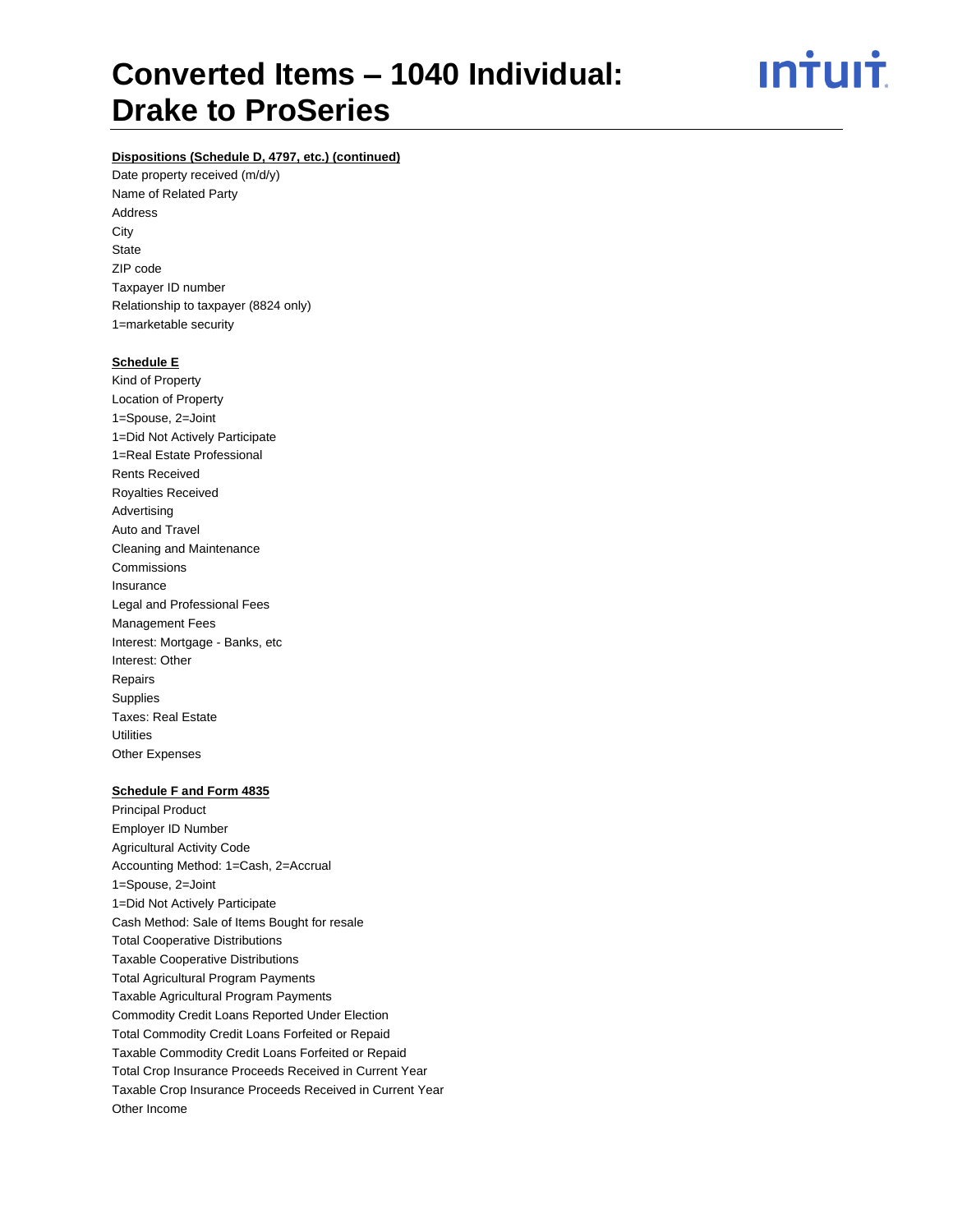<u>**Intuit**</u>

### **Schedule F and Form 4835 (continued)**

Car and Truck Expenses Chemicals Conservation Expenses: Current Year Custom Hire Employee Benefit Programs Feed Purchased Fertilizers and Lime Freight and Trucking Gasoline, Fuel, Oil Insurance Interest: Mortgage - Banks, etc Interest: Other Labor Hired Pension and Profit Sharing Plans: Contributions Rent or Lease: Vehicles, Machinery, Equipment Rent or Lease: Other Repairs and Maintenance Seeds and Plants Purchased Storage and Warehousing Supplies Purchased Taxes **Utilities** Veterinary, Breeding, and Medicine Other Expenses

#### **Partnership K-1**

Employer Identification Number Name of Partnership 1=Publicly Traded Partnership 1=Spouse, 2=Joint Number of significant participation hours 1=Not a Passive Activity 1=actively participated in real estate 1=real estate professional 1=Delete This Year, 2=Delete Next Year

### **S Corporation K-1**

Name of S Corporation Employer Identification Number 1=Spouse, 2=Joint 1=Delete This Year

#### **Estate and Trust K-1**

Name of Estate or Trust Employer Identification Number 1=Spouse, 2=Joint 1=Delete This Year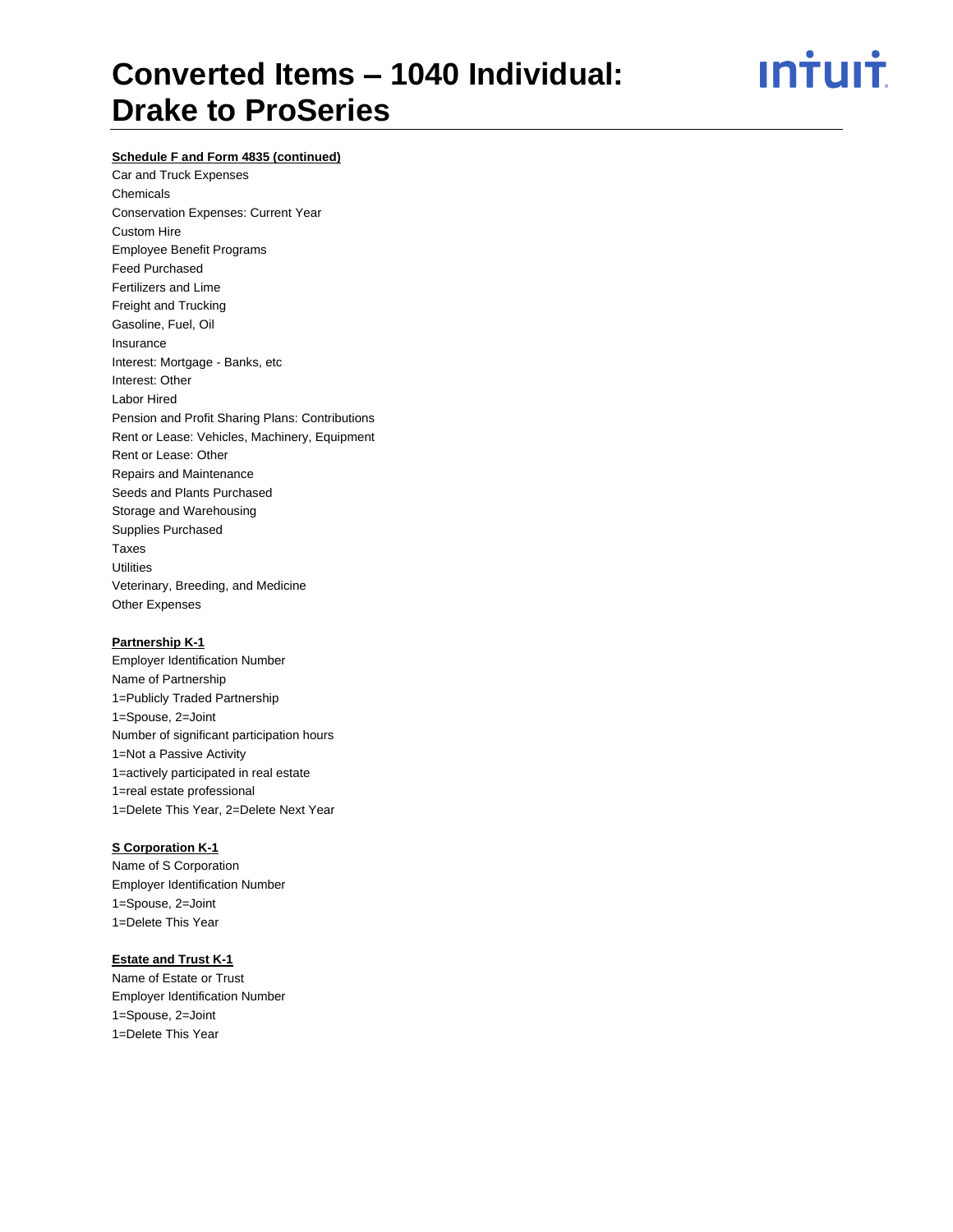# ın†ılı†

#### **Depreciation (4562)**

Description of Property Form Activity Name or Number Date Placed in Service Gulf Opportunity Zone Asset 1=yes, 2=no [O] Special Depreciation Allowance: 1=Yes, 2=No [O] Cost or Basis Current Section 179 expense Method Life or Class Life (Recovery Period Automatic) 1=Half-Year, 2=Mid-Quarter (1st Year Automatic) \* Amortization Code Section Prior Section 179 Expense Prior Special Depreciation Allowance Prior Depreciation / Amortization AMT: Prior Depreciation (MACRS only) State: Current section 179 expense State: Method State: Life or class life (recovery period automatic) State: Prior depreciation/amortization Percentage of Business Use (.xxxx) 1=IRS Tables, 2=DB/SL formula (MACRS) [O] 1=Qualified Indian Reservation Property 1=Listed Property 1=increase deduction limits for electric vehicle, 2=no limits Date Sold or Disposed of (m/d/y) (mandatory) Expenses of Sale or exchange Sales Price (-1 if None) *\* 1=half-year; 2=mid-qtr - The conversion defaults to half-year for all assets unless you use the override. Note: You should print the current year Drake Depreciation Schedules when reviewing the accuracy of the Depreciation Conversion.*

## **Adjustments to Income**

Total Premiums - SE Health Insurance Alimony Paid Recipient's SSN Alimony Paid Amount Paid Other Adjustments

#### **Itemized Deductions**

Insurance Premiums Long-Term Care Premiums Lodging and Transportation: Number of Medical Miles Other Medical Real Estate Taxes: Principal Resident Personal Property Taxes Other Taxes Points Not on Form 1099 Contributions made to Midwestern Disaster Relief Investment Interest Unreimbursed Employee Expenses Tax Preparation Fees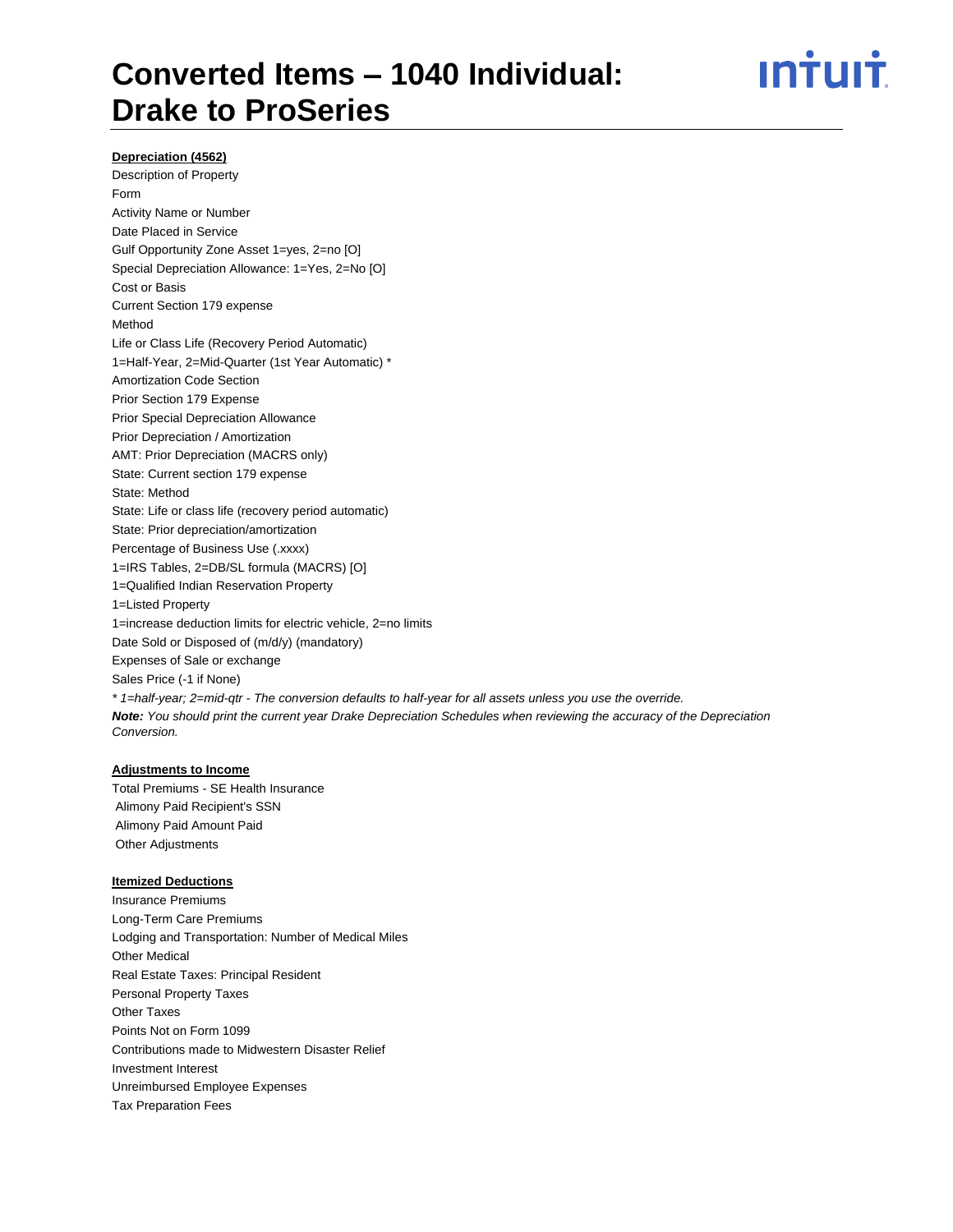# ın†uı†

#### **Itemized Deductions (continued)**

Miscellaneous Deductions 2% Other Miscellaneous Deductions

### **Noncash Contributions (8283)**

Name and Address of Charitable Organization Employer Identification Number

### **Business Use of Home (8829)**

Form Activity Name or Number Business Use Area Total Area of Home Total Hours Facility Used Total Hours Available Direct Expenses Indirect Expenses:

#### **Vehicle / Employee Business Expense (2106)**

**Occupation** 1=Spouse (Form 2106) 1=Vehicle is Available For Off-Duty Personal Use 1=No Other Vehicle is Available For Personal Use 1=No Evidence to Support Your Deduction 1=No Written Evidence to Support Your Deduction Vehicle Information, Mileage Vehicle Expenses 1=Force Actual Expenses, 2=Force Standard Mileage Rate

#### **Foreign Income Exclusion (2555)**

1=Spouse Foreign Address of Taxpayer Employer Information Employer: Type Employer: Type, if Other Enter Last Year (After '81) Form 2555 Was Filed Type of Exclusion Revoked Tax Year Revocation Was Effective Country of Citizenship City and Country of Separate Foreign Address Number of days During Tax Year at Separate Foreign Address Tax Home(s) During Tax Year Date Tax Homes(s) Were Established Beginning Date for Bona Fide Residence Ending Date of Bona Fide Residence: Blank=Continues Living Quarters in Foreign Country Relationship of Family Living Abroad 1=Submitted Statement to Country of Bona Fide Residence 1=Required to Pay Income tax to Country of Bona Fide Residence Contractual Terms Relating to Length of Employment Abroad Type of Visa You Entered Foreign County Under Explanation Why Visa Limited Stay in Country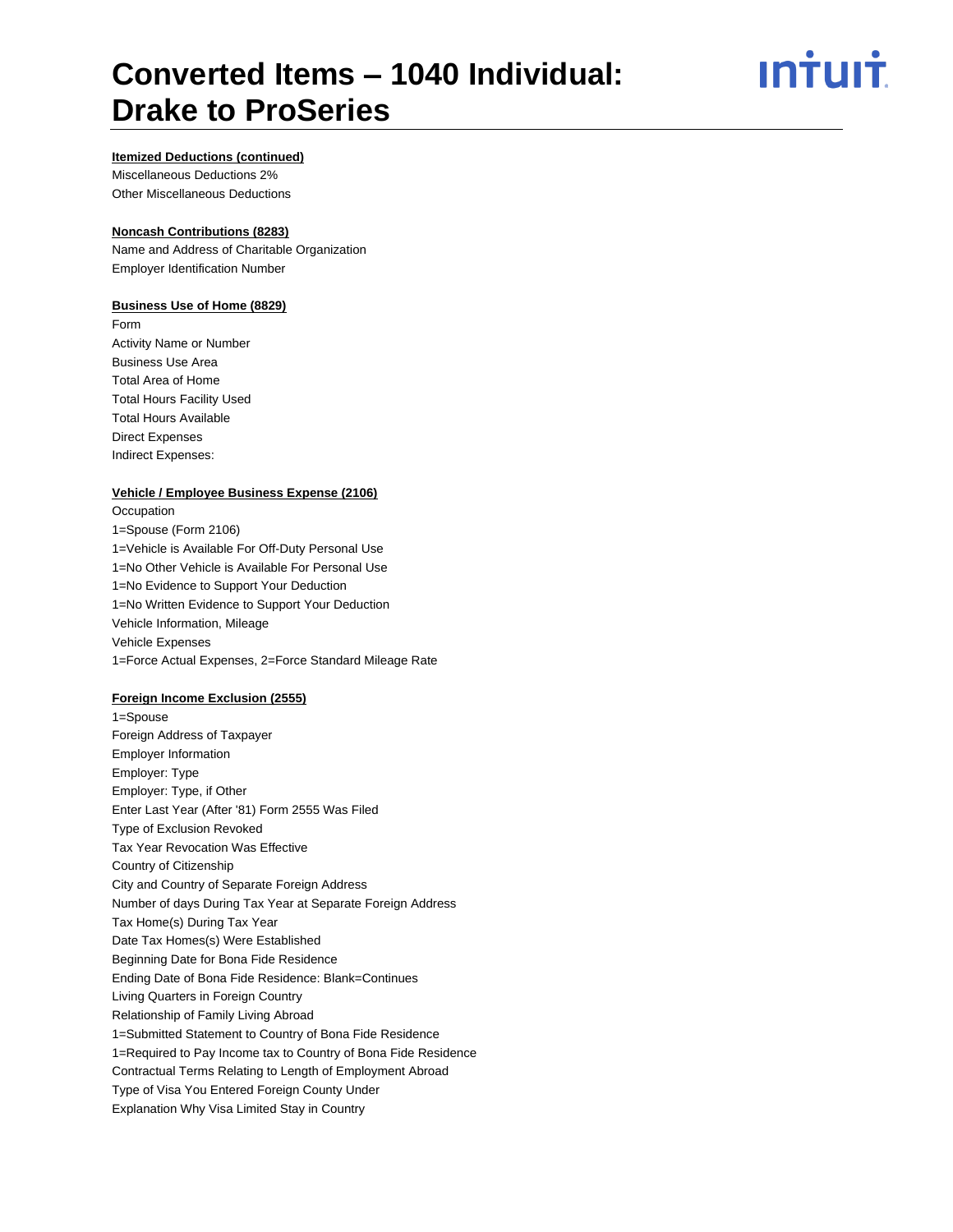<u>ıntuıt</u>

#### **Foreign Income Exclusion (2555) (continued)**

Address of Home in U.S. Names of Occupants in U.S. Home Relationship of Occupants in U.S. Home Physical Presence Test: Beginning Date Physical Presence Test: Ending Date Principal Country of Employment Qualified Housing Expenses

#### **Health Savings Accounts (8889)**

1=Self Only Coverage, 2=Family Coverage 1=Self Only Coverage, 2=Family Coverage

#### **L/T Care Insurance Contracts (8853)**

Name and SSN of Insured

#### **Child and Dependent Care Expenses (2441)**

Dependent Name and SSN Qualifying Expenses Paid in Current Year Care Provider Name and Address Care Provider Identification Number Total Amount Paid to Care Provider in Current Year For All Dependents

#### **Foreign Tax Credit (1116)**

Name of Foreign Country Category of Income Resident of (name of country)

#### **Qualified Adoption Expenses (8839)**

First Name Last Name Identification Number 1=Born Disabled 1=Special Needs Child 1=Foreign Child

#### **Schedule H**

Employer Identification Number 1=Spouse 1=Paid Any One Employee Cash Wages of \$1,500 or More 1=Withheld Federal Income Tax for Household Employee Total Cash Wages Subject to Social Security Taxes Total Cash Wages Subject to Medicare Taxes Federal Income Tax Withheld Advanced EIC Payments 1=Paid Total cash Wages of \$1,000 or More in Any Calendar Quarter of Preceding 2 Years Total Cash Wages Subject to FUTA Tax 1=Paid Unemployment Contributions to Only One State 1=Paid All State Unemployment Contributions By 4/15/YY 1=All Wages Taxable for FUTA Were Also Taxable for State Unemployment Name of State State Reporting Number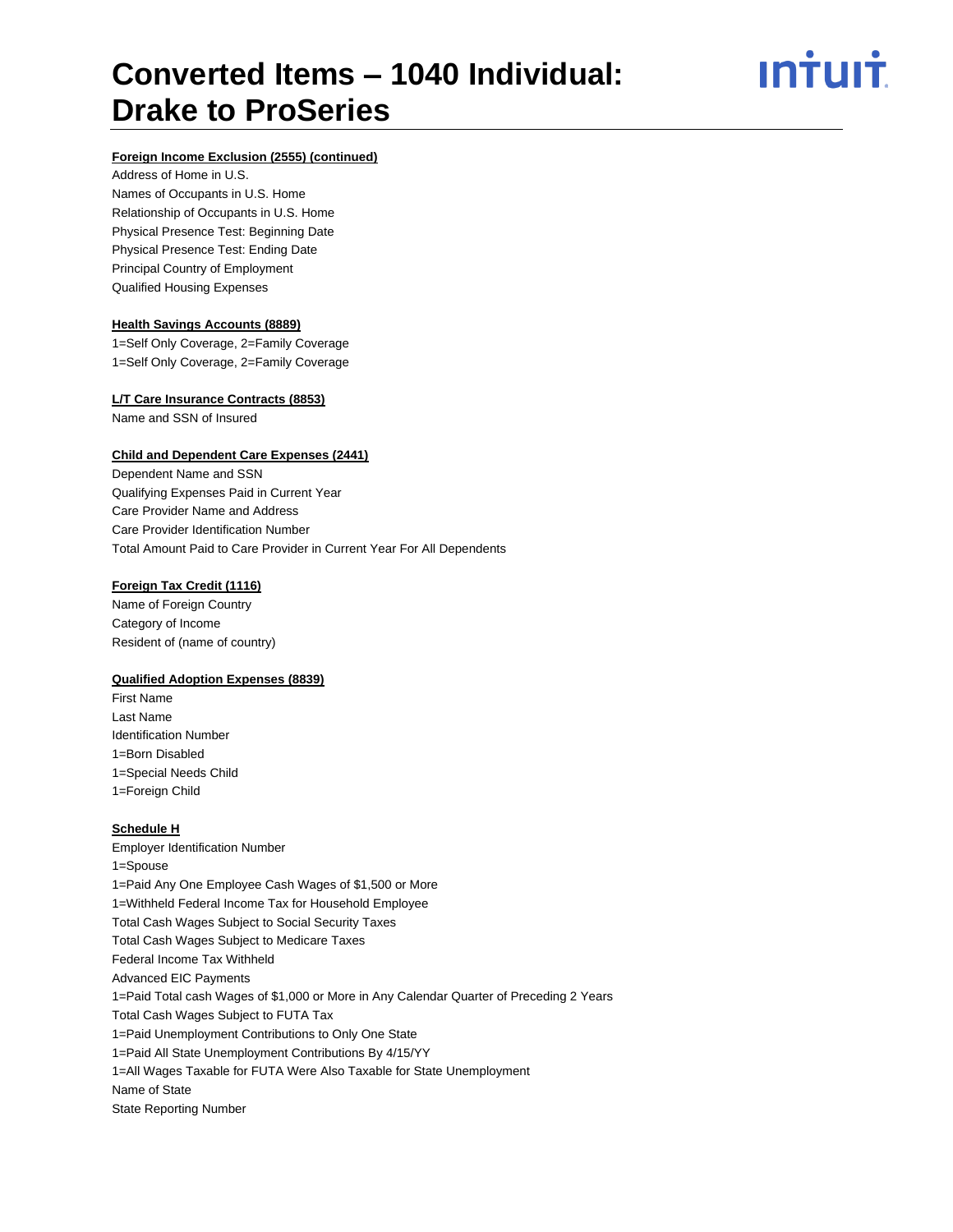<u>**Intuit**</u>

### **Schedule H (continued)**

Contributions Paid to State Unemployment Fund Primary State: Name of State Primary State: State Reporting Number Secondary State: Name of State Secondary State: State Reporting Number

#### **Tax for Children Under 14 (8615)**

First Name Last Name SSN

#### **Parent's Election to Report Child's Income (8814)**

Child's: First Name Child's: Last Name Child's: SSN Banks, Credit Unions, etc Total Municipal Bonds Nominee Distributions Accrued Interest OID Adjustment ABP Adjustment Ordinary Dividends Total Capital Gain Distributions Nominee Distributions: Ordinary Dividends Nominee Distributions: Capital Gain Distributions

#### **Self-Employment Tax (Schedule SE)**

Taxpayer: 1=Exempt and Filed Form 4361 Taxpayer: 1=Exempt and Filed Form 4029

### **Injured Spouse Claim and Allocation (8379)**

Injured Spouse: 1=Taxpayer, 2=Spouse 1= Refund Check Payable to Injured Spouse Only 1= Main Home Was in a Community Property State Name of Community Property State(s)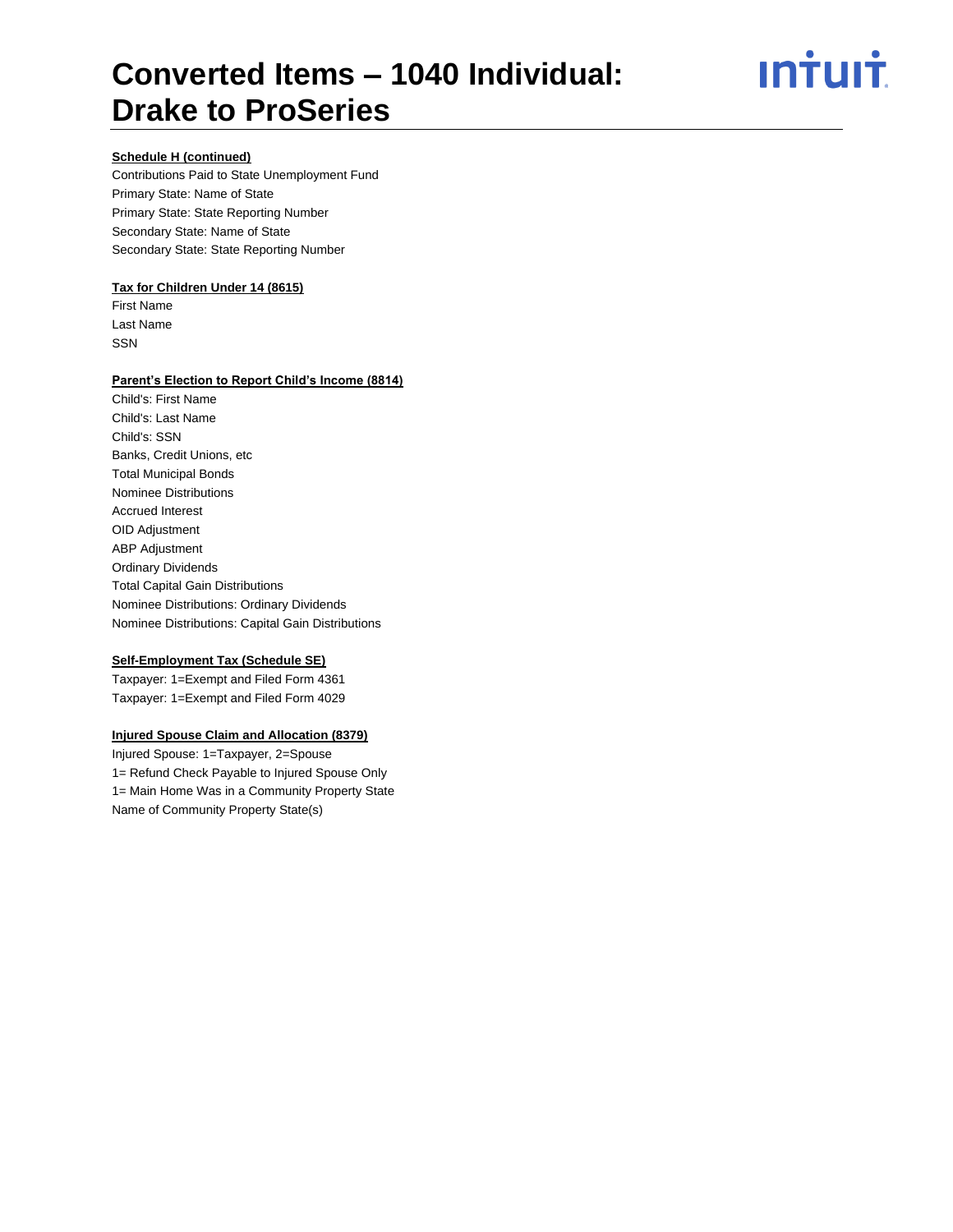ın<del>i</del>uı<del>i</del>

### **Client Information**

Partnership Name and Address Federal ID Number Contact Information Fiscal Year – Ending Month Date Business Started Business Code Business Activity Product or Service Accounting Method Other Accounting Method Entity Type Tax Matters Partner Number

#### **Invoice, Letter, Filing Instructions**

Prior Year Preparation Fee (memo only) IRS center numeric Salutation [o]

#### **Misc. Information**

Type of Entity if "Other" Partners capital accounts if other If TMP is an entity enter name of TMP representative Allow Preparer / IRS Discussion Print partner number on Schedule k-1 1-yes 2-no Rounding partner number

#### **Other Information (Schedule B)**

1=Partnership is a Partner in Another Partnership 1=Partnership Level Tax Treatment Election in Effect for Current Year 1=Partnership is a Publicly Traded Partnership 1=Partnership has Interest in a Foreign Bank Account Name of Foreign Country 1=Partnership is a Grantor of a Foreign Trust 1=Partnership is Making, or has in Effect, a Section 754 Election

#### **Partner Information**

Partner Name ID Number Street Address **City State** Zip Code Resident State Type of Entity 1=General Partner 1=Foreign Partner

#### **Partner Percentages**

Partner Name End of Year: Profit Sharing End of Year: Loss Sharing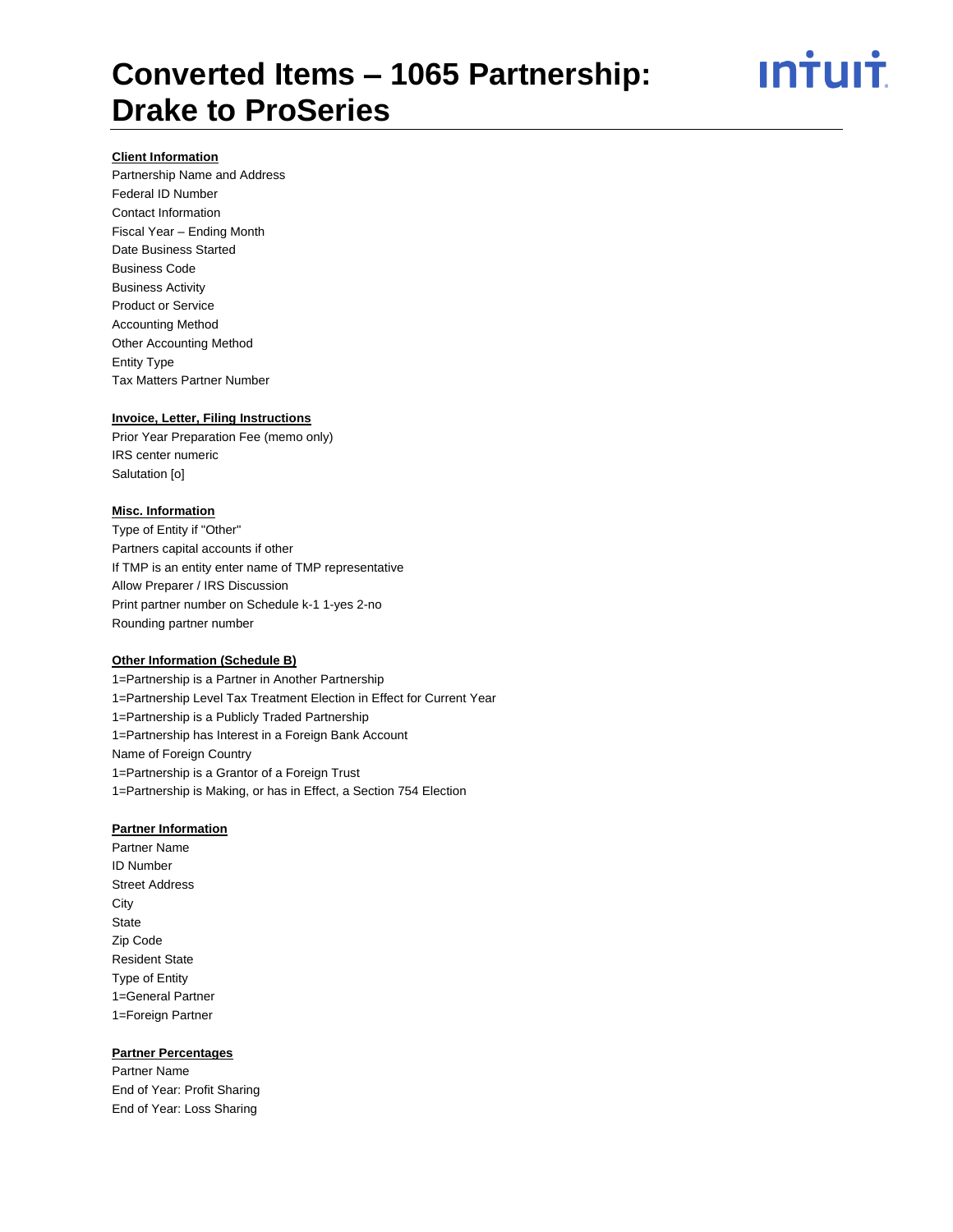<u>ıntuıt</u>

### **Partner Percentages (continued)**

End of Year: Ownership of Capital

#### **Income**

Other Income

#### **Cost of Goods Sold (1125-A)**

Beginning inventory Additional Section 263A Costs Other Cost Ending Inventory Inventory Method: 1=Cost Inventory Method: 1=Lower of Cost or Market, Inventory Method: Other Method 1=Rules of Section 263a Apply

### **Farm Income (Schedule F / Form 4835)**

Principal Product Agricultural Activity Code Accounting Method: 1=Cash, 2=Accrual 1=did not materially participate 1=Delete This Year Accrual Method: Ending Inventory of Livestock, Etc. Other Income Other Expenses

#### **Deductions**

Other miscellaneous taxes Other deductions

#### **Depreciation (4562)**

Description of Property Form Activity Name or Number Date Placed in Service Gulf Opportunity Zone Asset 1=yes, 2=no [O] Cost or Basis Current Section 179 expense Method Life or Class Life (Recovery Period Automatic) 1=Half-Year, 2=Mid-Quarter (1st Year Automatic) \* Amortization Code Section Prior Section 179 Expense Prior Special Depreciation Allowance Prior Depreciation / Amortization AMT: Prior Depreciation (MACRS only) State: Current section 179 expense State: Method State: Life or class life (recovery period automatic) State: Prior depreciation/amortization Date Sold or Disposed of (m/d/y) (mandatory) Expenses of Sale or exchange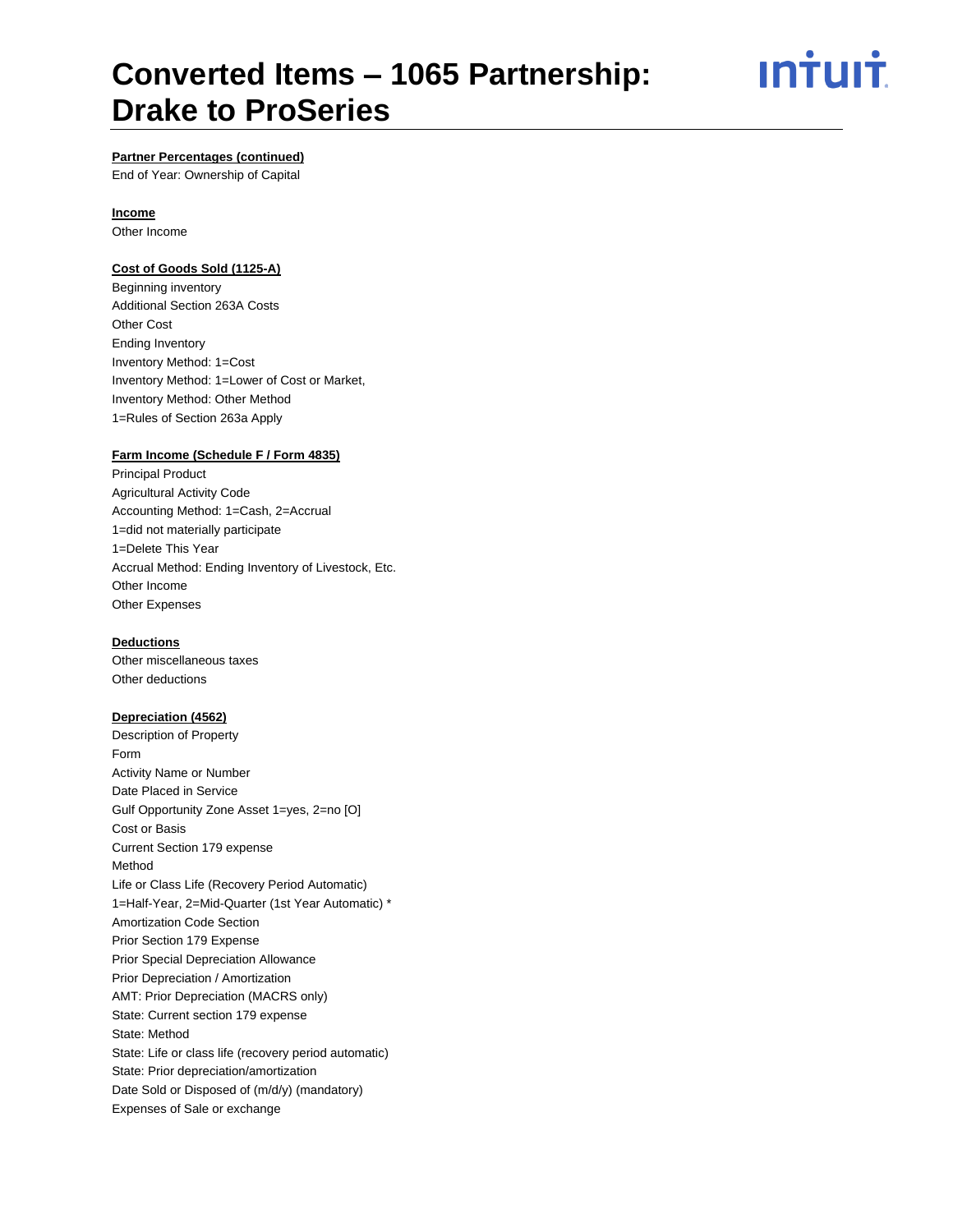# ın<del>i</del>uı<del>i</del>

#### **Depreciation (4562) (continued)**

#### Sales Price (-1 if None)

*\* 1=half-year; 2=mid-qtr - The conversion defaults to half-year for all assets unless you use the override. Note: You should print the current year Drake Depreciation Schedules when reviewing the accuracy of the Depreciation Conversion.*

### **Rental Real Estate Activities (Form 8825)**

Property description Property Location Type of Property Other type of property Other Expenses

## **Dispositions (Schedule D, 4797, etc.)**

## **(Please note, we will only convert 8824 and some 6252 transactions)** Description of Property Date Acquired (m/d/y or -m/d/y) Date Sold (m/d/y or -m/d/y) Sales Price Prior Year Installment Sale: Gross Profit Ratio (.xxxx or 1=100%) Prior Years' Payments [O] Ordinary Income (-1 if None, Triggers 4797) Description (8824) Date property identified (m/d/y) Date property received (m/d/y) Name of Related Party Address **City State** ZIP code Taxpayer ID number Relationship to taxpayer (8824 only) 1=marketable security

#### **Form 6765: Credit for Increasing Research Activities**

Yes-Are you electing the reduced credit under Section 280C?

#### **8609-A Annual Statement for Low-Income Housing Credit**

Kind of building Building identification Number (BIN) Date placed in service 1-A Newly Constructed or Existing Building 1-Section 42(e) Rehabilitation Expenditure Partnership Does not Have Form 8609 issued by the housing credit agency Building Qualified as Part of Low-Income Housing Project and met section 42 requirements: Yes, No 1-decrease in the building's qualified basis for tax year Eligible Basis of building Low income portion Credit percentage Maximum housing credit available from form 8609 part 1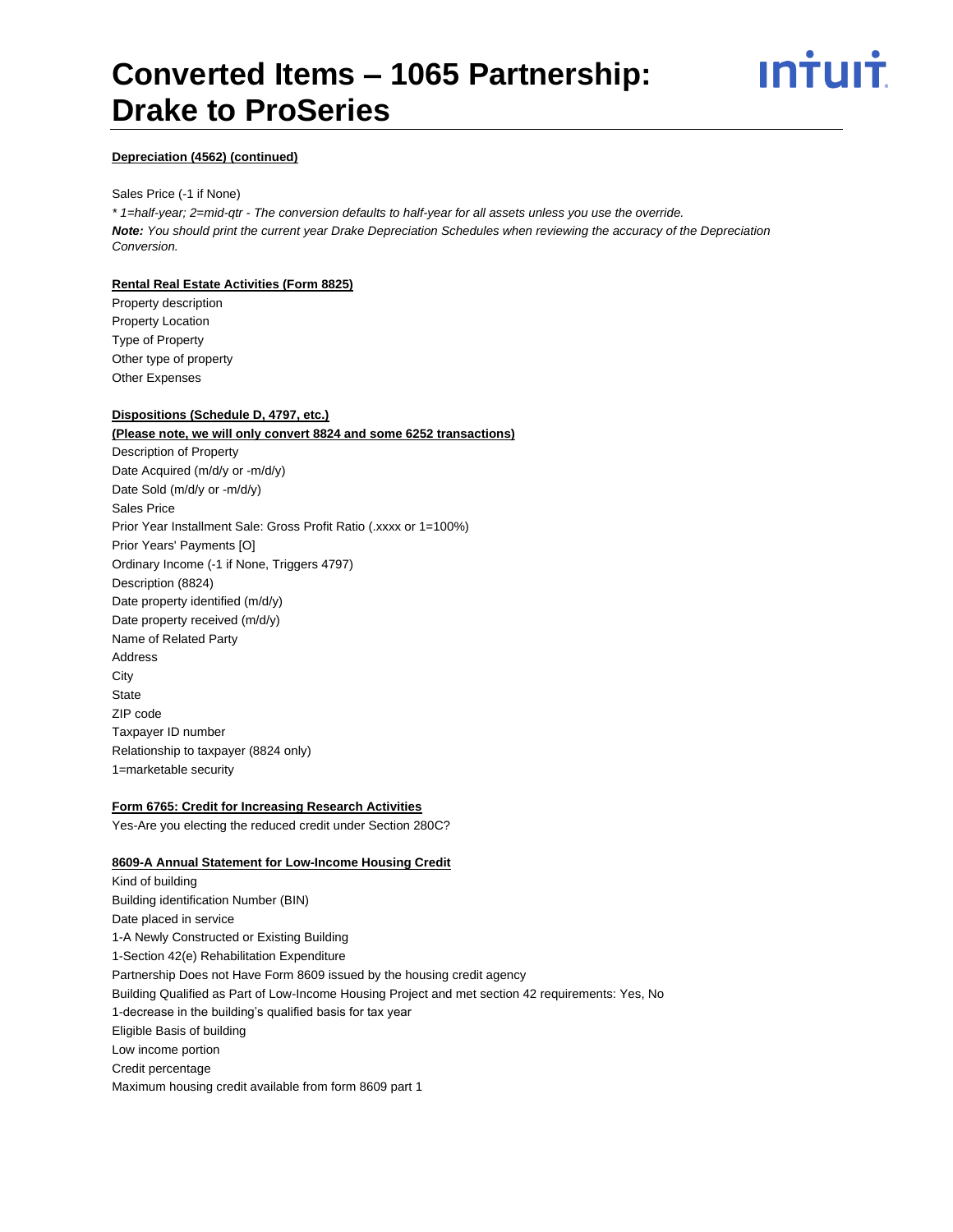ın<del>i</del>uı<del>i</del>

**Small Employer Health Insurance Premiums Credit (8941)**

Name or ID

#### **Other Schedule K Items**

Other Income (Loss) Other Deductions

#### **Balance Sheet (Assets)-Ending Amounts**

Cash Trade Notes and Accounts Receivable Less Allowance for Bad Debts Inventories, if Different From Screen 10 U.S. Government Obligations Tax-Exempt Securities Other Current Assets Mortgage and Real Estate Loans Other Investments Buildings and Other Depreciable Assets Less Accumulated Depreciation Depletable Assets Less Accumulated Depletion Land (Net of Any Amortization) Intangible Assets Less Accumulated Amortization Other Assets

#### **Balance Sheet (Liabilities and Capital)-Ending Amounts**

Accounts Payable Mortgages, Notes, Bonds, Payable - Current Year Other Current Liabilities All Nonrecourse Loans Mortgages, Notes, Bonds, Payable - Long-Term Other Liabilities

#### **Schedule M-1**

Income on Sch. K Not Recorded on Books Expenses on books not on schedule k nondeductible Expenses on Books Not on Sch. K: Other Income on books not on schedule k tax exempt Income on Books Not on Sch. K: Other Deductions on Sch. K Not Charged Against Book Income: Other

#### **Schedule M-3**

Name of Reportable Entity Owner Percentage Type of income statement prepared Net income from non-includible foreign entities Net loss from non-includible foreign entities Net income loss from non-includible U.S. entities Net income/ loss from other us disregarded entity Other necessary reconciliation adjustments Total assets of entities included worldwide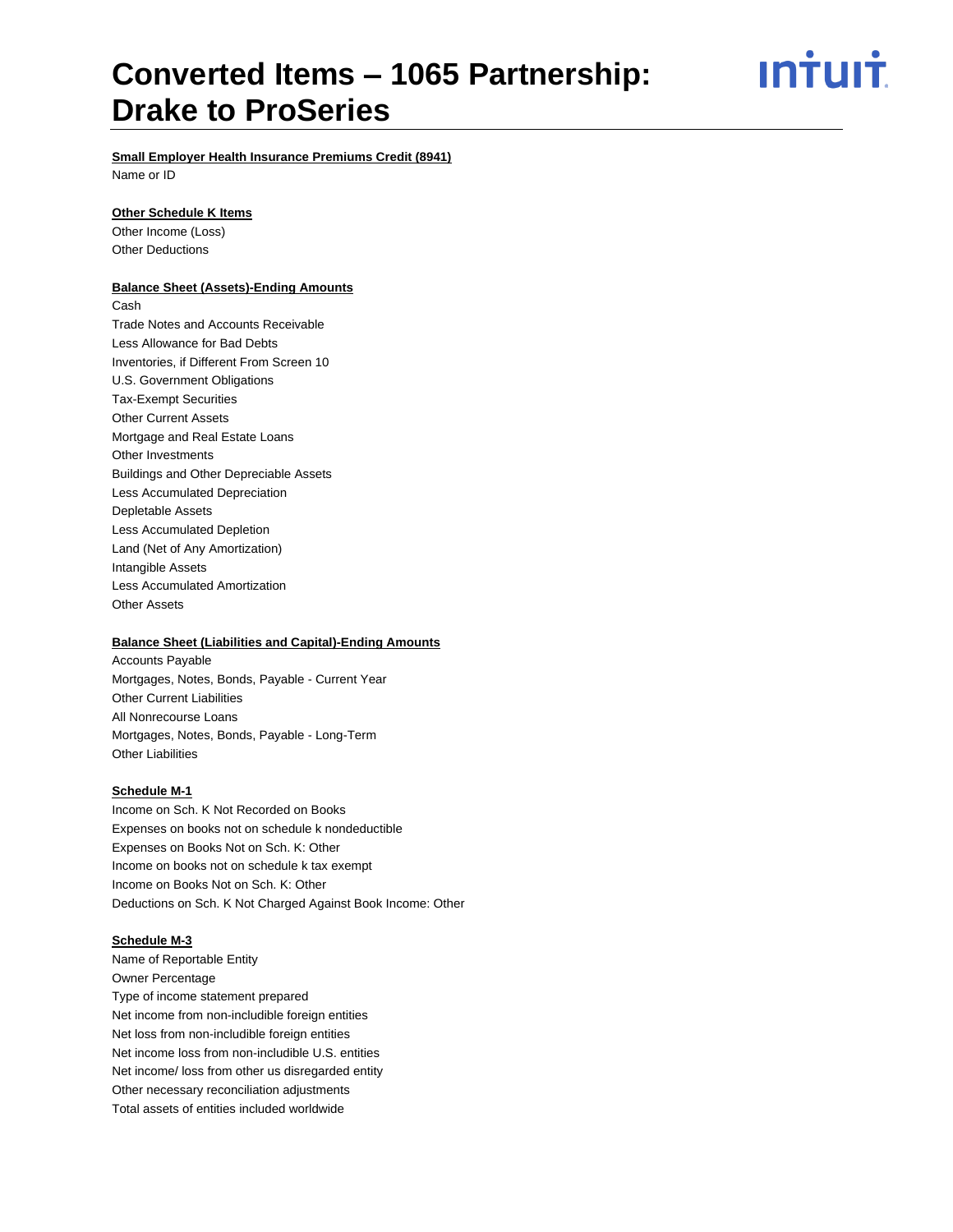# **Intuit**

### **Schedule M-3 (continued)**

Total assets and liabilities of all non-includible foreign Total assets and liabilities of all non-includible us entities Total assets and liabilities of all disregarded entities

## **Cost of Goods Sold Reconciliation – (Form 8916-A)**

Other Income/loss Items with Differences (from SCH3)

#### **Schedule M-2**

Other Increases Other Decreases

#### **Schedule K-1 Miscellaneous Information**

Final K-1: 1=Yes, 2=No [O]

### **Passthrough Entity K-1 Information**

Name and Address of Passthrough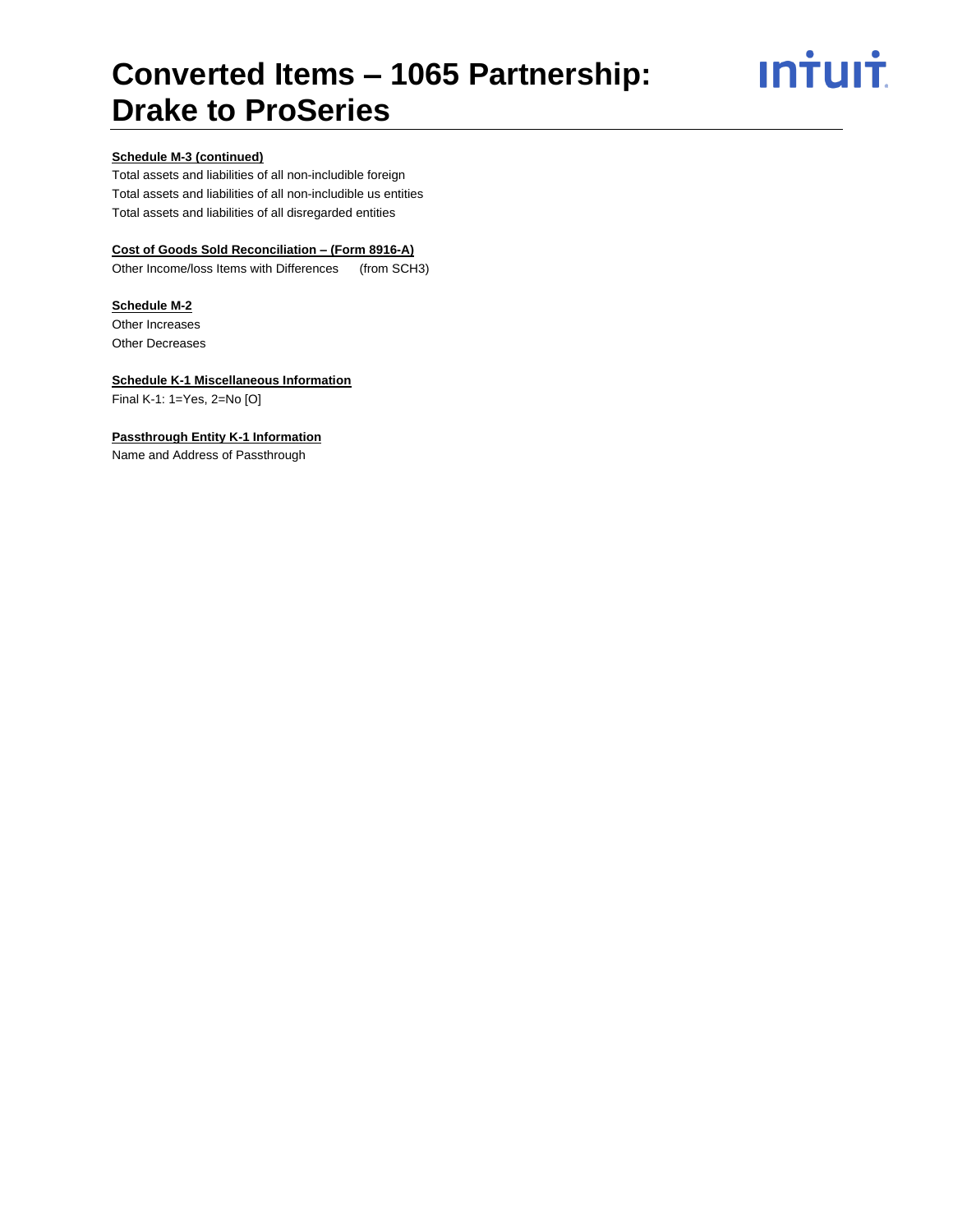

### **Client Information**

Corporation Name and Address Federal Identification Number Contact Information Fiscal Year End (mm) Date Incorporated (m/d/y) Business Code Business Activity Product or Service Accounting Method Number of Shareholders

#### **Officer Information**

Officer Name Social Security Number % of tTime Devoted to Business % of Common Stock Owned (xx.xx) % of Preferred Stock Owned (xx.xx)

#### **Miscellaneous/Other Information**

Title of signing officer 1=Allow Preparer/IRS Discussion 1=Qualified Personal Service Corporation 1=Consolidated Return 1=Personal Holding Company 1=foreign person owns over 25% of corporation's stock Percentage owned by foreign person (xxx.xx) Foreign owner's country Number of Forms 5472 attached 1=Corp. is a Subsidiary in Affiliated/Controlled Group If required to file 1099 Parent Name Parent ID Number 1=direct deposit of refund 1=foreign financial institution transaction Name of bank (memo only) Routing Number Depositor Account Number Type of Account: 1=Checking, 2=Savings 1=print corporation's phone number

### **Invoice, Letter, Filing Instructions**

Prior year preparation fee (memo only) **Salutation** 

#### **20% or 50% Direct/Indirect Owners**

Owner type Name Street **City State** ZIP Code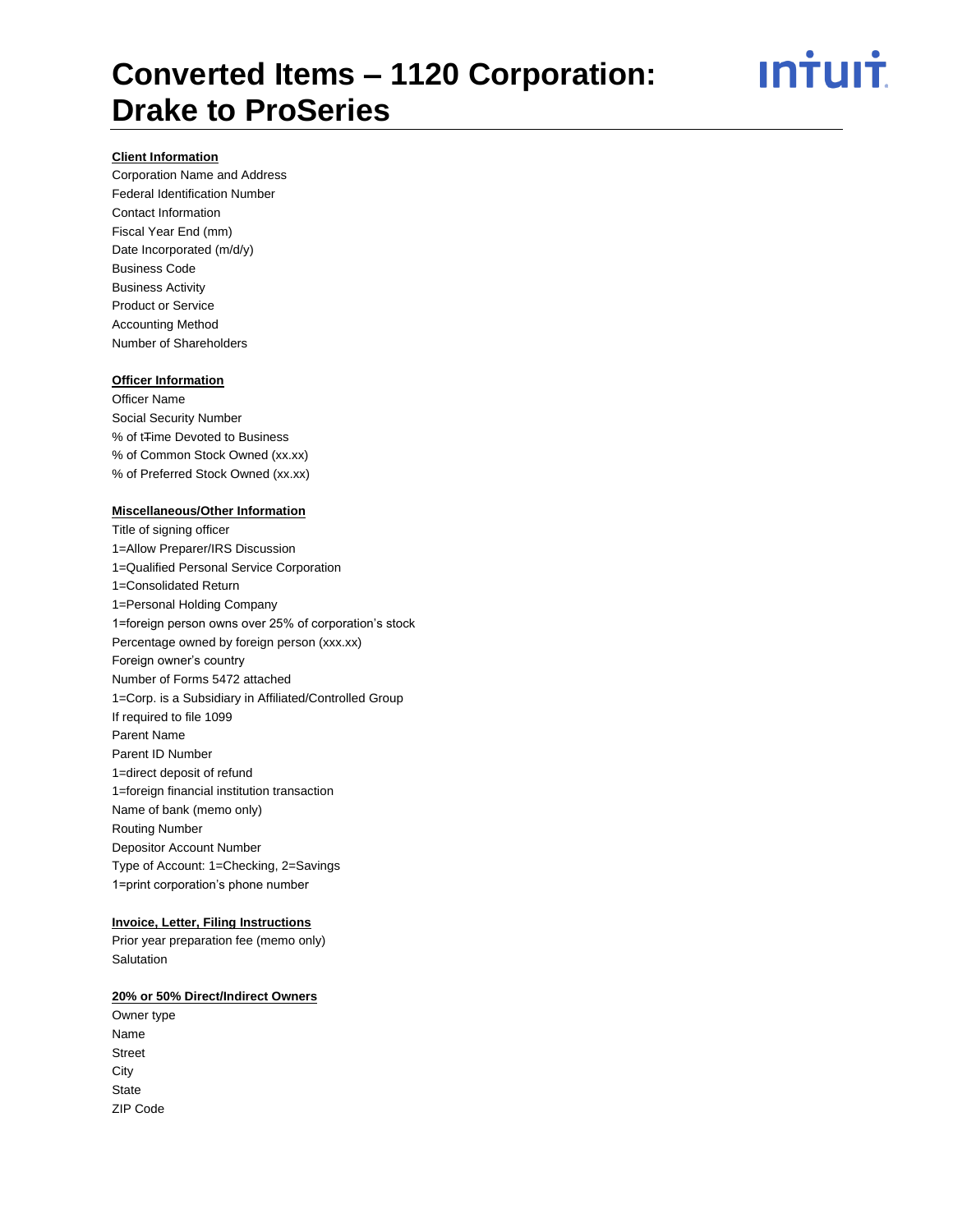ın†uı†

#### **20% or 50% Direct/Indirect Owners (continued)**

Federal Identification Number Country of citizenships' organization if not US % of common stock owned (xxx.xx) % constructively owned, if diff. (xxx.xx) 1=Form 1120 only. 2=Sch. PH only [O]

#### **20% or 50% Direct/Indirect Owned Entities**

Entity Type Name Country of incorporation/organization, if not U.S. Federal Identification Number Percentage owned (xx.xx)

#### **Current Year Estimates**

Overpayment applied from prior year Current Year Estimated Payments Credit to Next Year Rounding: 1=\$1, 2=\$10, 3=\$100, 4=\$1000

#### **Penalties and Interest**

1="Large Corporation" Form 2220 options (see table) Optional annualized methods: 1-option 1, 2=option 2, blank=standard

#### **Income**

Other Income

#### **Cost of Goods Sold**

Additional Section 263A Costs Other Costs Ending Inventory Inventory Method: 1=Cost Inventory Method: 1=Lower of Cost or Market Inventory Method: Other Method 1=Rules of Section 263A Apply

#### **Dispositions (Schedule D, 4797, 6252, etc.)**

**(Please note, we will only convert 8824 and some 6252 transactions)** General Description of Property Date Acquired (m/d/y or -m/d/y) Date Sold (m/d/y or -m/d/y) Sales Price Cost or other basis (unreduced by depreciation) 1=collectible Depreciation allowed Prior Section 179 Blank=1245, 1=1250, 2=1252, 3=1254= 4=1255 Existing mortgage assumed by buyer Current year principal payments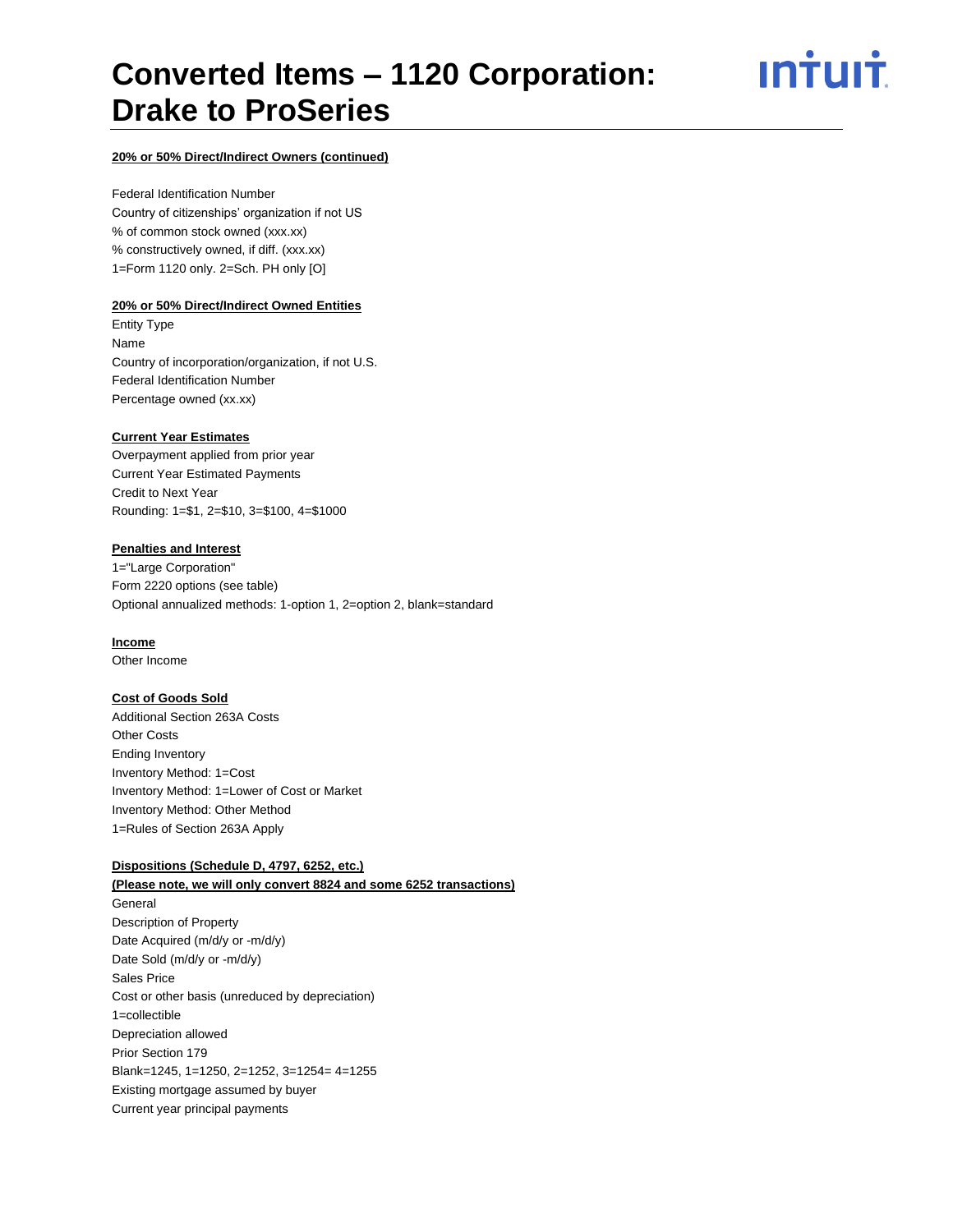

#### **Dispositions (Schedule D, 4797, 6252, etc.) (continued)**

Gross Profit Ratio (.xxxx or 1=100%) AMT gross profit ratio Current year principal payments Prior Years' Payments [O] Ordinary Income (-1 if None, Triggers 4797) Unrecap. Section 1250 Gain: Remaining gain Unrecap. Section 1250 Gain: AMT Remaining gain **Form 8824 Exchanges** Description (8824) Date property identified (m/d/y) Date property received (m/d/y) Related Activity Passive Disposition: 1=complete disposition, 2=partial disposition, 3=separately stated on K-1 **Related Party Form 6252/Form 8824** Name of Related Party Address **City State** ZIP code Taxpayer ID number Relationship to taxpayer (8824 only)

#### **Deductions**

Other Deductions

### **Depreciation (4562)**

Description of Property Date Placed in Service 1=Special depreciation allowance 1=Accelerate minimum tax and research credits in lieu of claiming bonus depreciation Cost or Basis Current section 179 expense Method Life or class life (recovery period automatic) 1=half-year, 2=mid-quarter (1st year automatic) \* Amortization Code Section Prior Section 179 Expense Prior Special Depreciation Allowance Prior Depreciation / Amortization Basis reduction (amortizable costs expenses, ITC., etc.) Percentage of Business Use (.xxxx) 1=qualified disaster assistance property 1=not qualified Sec 179, 2=qualifying personal prop. [O] 1=gulf opportunity zone asset Date Sold or Disposed of (m/d/y) (mandatory) Expenses of Sale or exchange Sales Price (-1 if None) *\* 1=half-year; 2=mid-qtr - The conversion defaults to half-year for all assets unless you use the override. Note: You should print the current year Drake Depreciation Schedules when reviewing the accuracy of the Depreciation* 

*Conversion.*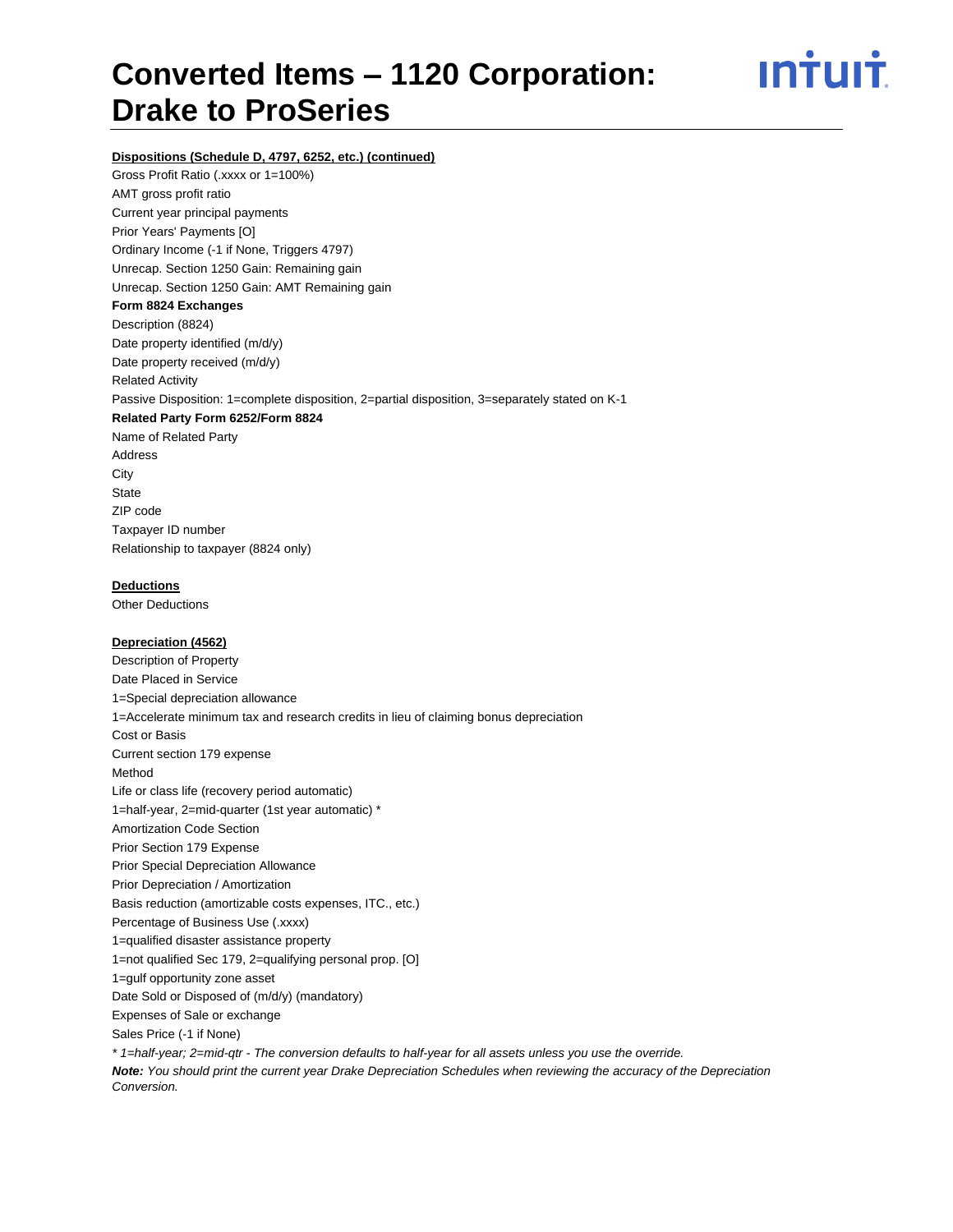# <u>ıntuıt</u>

### **Schedule A (8609) / LIH Recapture (8611)**

Kind of building Building Identification Number Date Placed in Service (m/d/y) 1=Newly Constructed or Existing Building, 2=Section 42(e) Rehabilitation 1=corporation does not have Form 8609 issued by housing credit agency 1=building qualified as part of a low-income housing project and met section 42 requirements 1=Decrease in the Building's Qualified Basis for This Tax Year Eligible Basis from Form 8609, Part II, Line 7b Low-Income Portion (.xxxx) [O] Credit Percentage from Form 8609, Part I, Line 2 (.xxxx) Maximum Housing Credit Available from Form 8609, Part I, Line 1b

#### **Schedule PH**

Interest - Amounts excluded under Section 543(a)(1)(A), 543(a)(1)(B) Rents - Less Adjustments Described in Section 543(b)(2)(B) Mineral, oil, and gas royalties - Less Adjustments Described in Section 543(b)(2)(B) War Profits and Excess Profits Taxes not Deducted Kind of property Date acquired Cost or basis Repairs insurance other expenses

#### **Balance Sheet (Assets)-Ending Amounts**

Cash Accounts Receivable Less Allowance for Bad Debts Inventories, if Different from Screen 14 U.S. Government Obligations Tax-Exempt Securities Other Current Assets Loans to Stockholders Mortgage and Real Estate Loans Other Investments Buildings and Other Depreciable Assets Less Accumulated Depreciation Depletable Assets Less Accumulated Depletion Land (Net of any Amortization) Intangible Assets Less Accumulated Amortization Other Assets

#### **Balance Sheet (Liabilities and Capital)-Ending Amounts**

Accounts Payable Mortgages, Notes Payable-Current Year Other Current Liabilities Loans from Stockholders Mortgages, Notes Payable-Long-Term Other Liabilities Preferred Stock Common Stock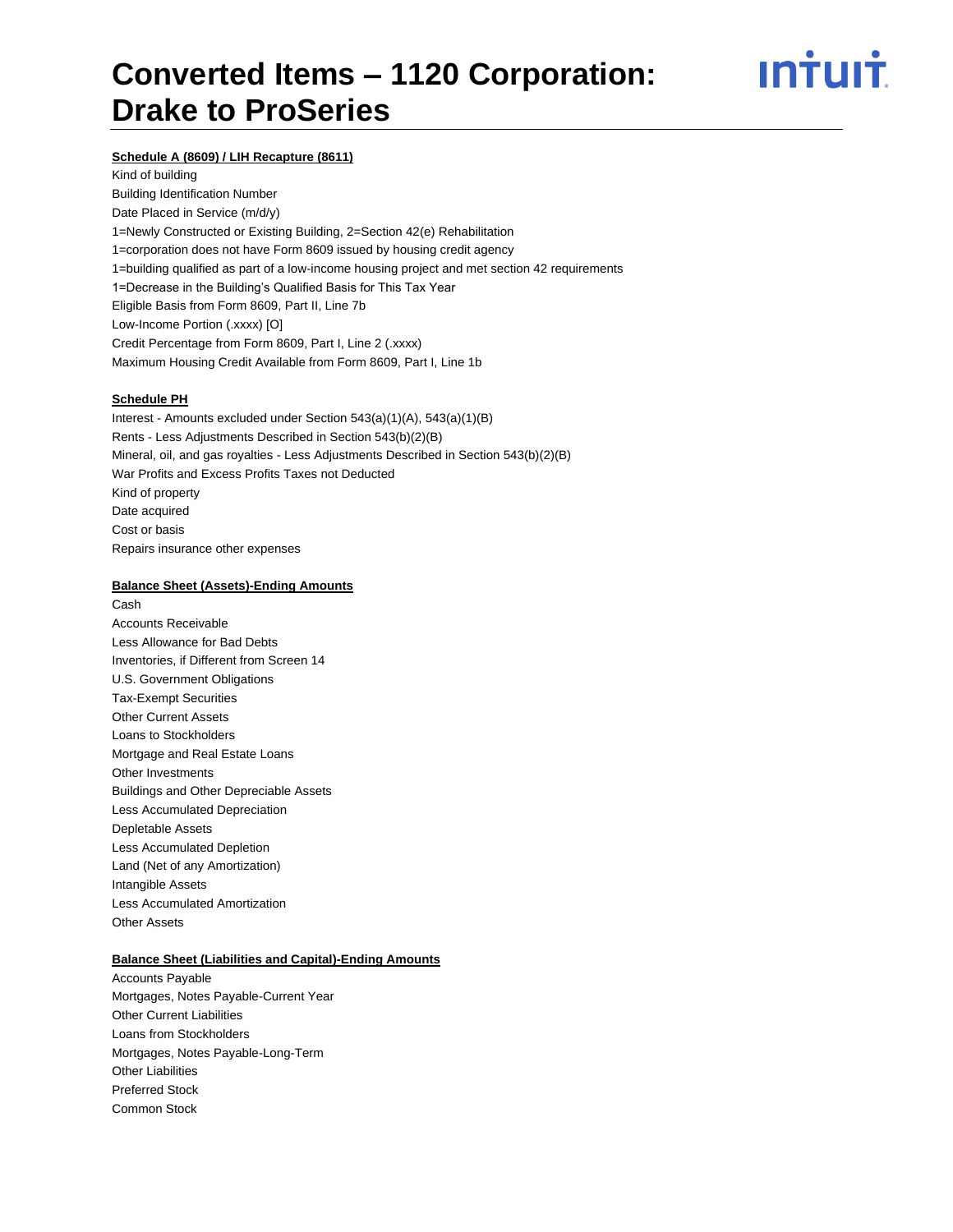<u>**Intuit**</u>

### **Balance Sheet (Liabilities and Capital)-Ending Amounts (continued)**

Additional Paid-in Capital Retained Earnings: Appropriated Adjustments to Shareholders Equity Less Cost of Treasury Stock

#### **Schedule M-1**

Income Subject to Tax not Recorded on Books Expenses on Books not Included on This Return: Other Income on Books not Included on This Return: Other Deductions not Charged Against Book Income: Other

#### **Schedule M-2**

Other Increases Other Decreases

#### **Homeowner's Association (1120-H)**

1=homeowners insurance Type of Association (See Table) Taxable interest if different Other income, if different Other deductions taxes Licenses

#### **Schedule M-3-To**

1=Any of Corporation's Voting Common Stock is Publicly Traded If 1, symbol of primary U.S. publicly traded voting common stock If 1, stock's CUSIP number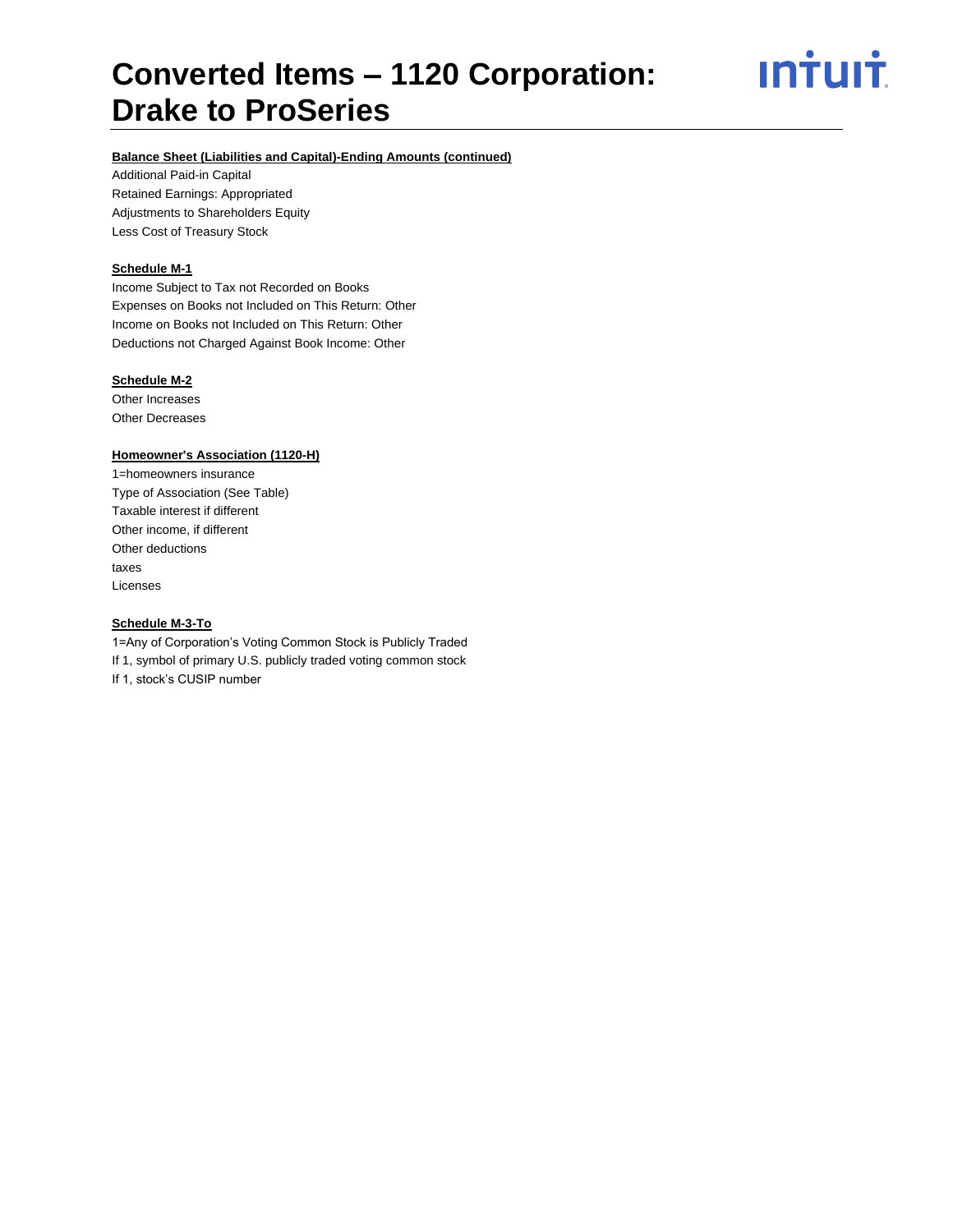<u>**Intuit**</u>

### **Client Information**

S Corporation Name and Address Federal Identification Number Contact Information Fiscal Year End (mm) Date Incorporated (m/d/y) Business Code Business Activity Product or Service Accounting Method Other Accounting Method

#### **Misc. Info., Other Info, Amended Return, Schedule N**

Final return Allow Preparer Discussion 1=Issued OID Debt Instruments 1=Accumulated Earnings and Profits at Year End Name of Bank Routing Number Depositor Account Number Type of Account

#### **Invoice, Letters, Filing Instructions**

Client Letter Salutation [O]

#### **Shareholder Information**

Shareholder Name and Address Identification Number Resident State

### **Stock Ownership**

Shareholder Name Number of Shares Owned at Year End % of Stock Owned at Year End

#### **Ordinary Income**

Other Income

#### **Cost of Goods Sold (Schedule A)**

Additional Section 263A Costs Other Costs Ending Inventory Inventory Method: 1=Cost Inventory Method: 1=Lower of Cost or Market Inventory Method: Other Method 1=Rules of Section 263A Apply

#### **Noncash Contributions (8283) (Only the first five charities due to limitation)**

Name and address of charitable organization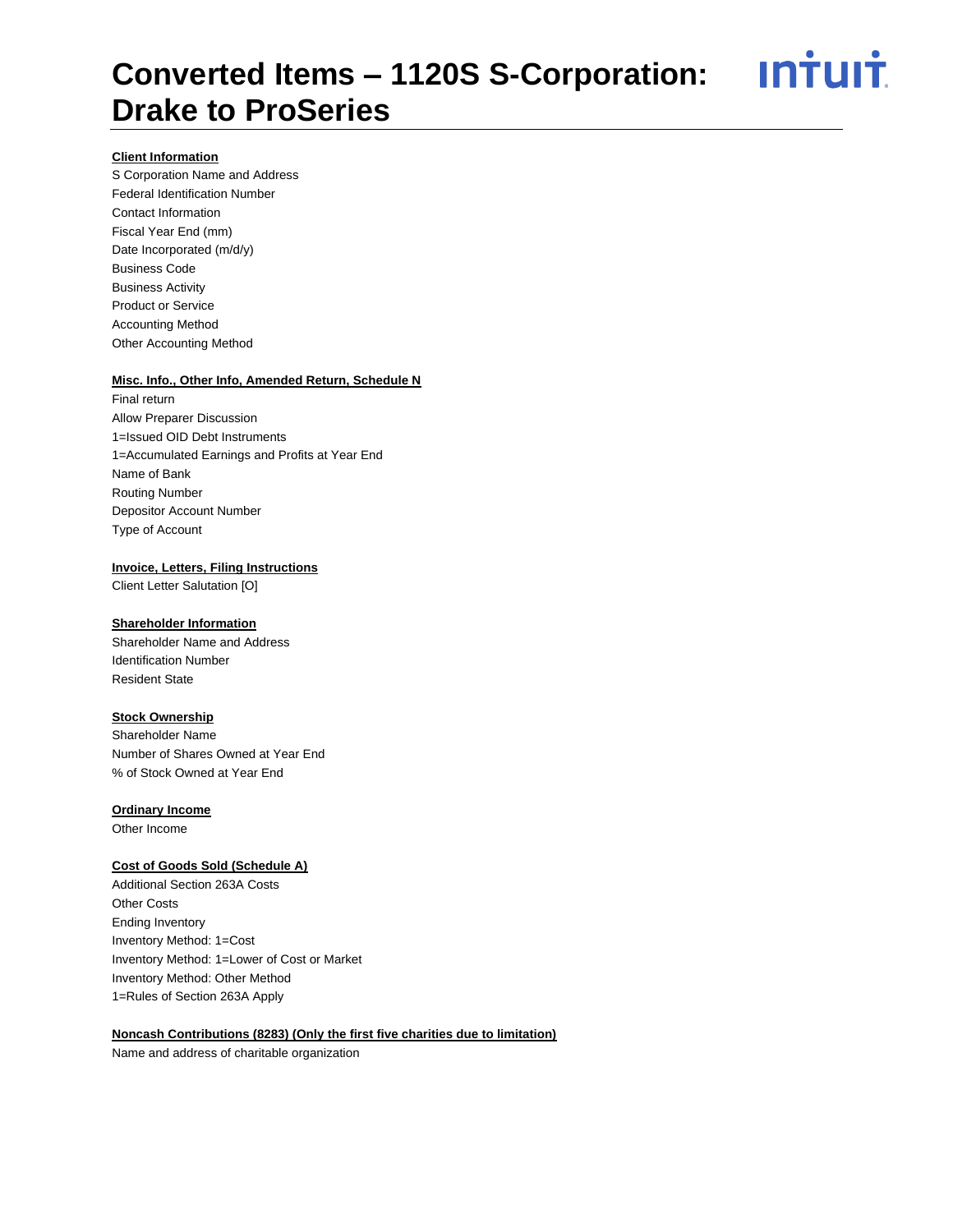<u>**Intuit**</u>

### **Ordinary Deductions**

Taxes: Other Other Ordinary Deductions

#### **Depreciation (4562)**

Description of Property Form Activity Name or Number Date Placed in Service Gulf Opportunity Zone Asset 1=yes, 2=no [O] Special Depreciation Allowance 1=Yes, 2=No [O] Cost or Basis Current Section 179 expense Method Life or Class Life (Recovery Period Automatic) 1=Half-Year, 2=Mid-Quarter (1st Year Automatic) \* Amortization Code Section Prior Section 179 Expense Prior Special Depreciation Allowance Prior Depreciation / Amortization AMT: Prior Depreciation (MACRS only) State: Current section 179 expense State: Method State: Life or class life (recovery period automatic) State: Prior depreciation/amortization Percentage of Business Use (.xxxx) Date Sold or Disposed of (m/d/y) (mandatory) Expenses of Sale or exchange Sales Price (-1 if None) *\* 1=half-year; 2=mid-qtr - The conversion defaults to half-year for all assets unless you use the override. Note: You should print the current year Drake Depreciation Schedules when reviewing the accuracy of the Depreciation Conversion.*

## **Farm Income/Expenses (Schedule F)**

1=Delete This Year, 2=Delete Next Year Accrual Method: Ending Inventory of Livestock, etc. Other Income Other Expenses

#### **Schedule K Income and Deductions**

Other Income (Loss) Other Deductions

#### **Rental Real Estate Activities (8825)**

Kind of Property Location of Property Fair Rental Days Other Expenses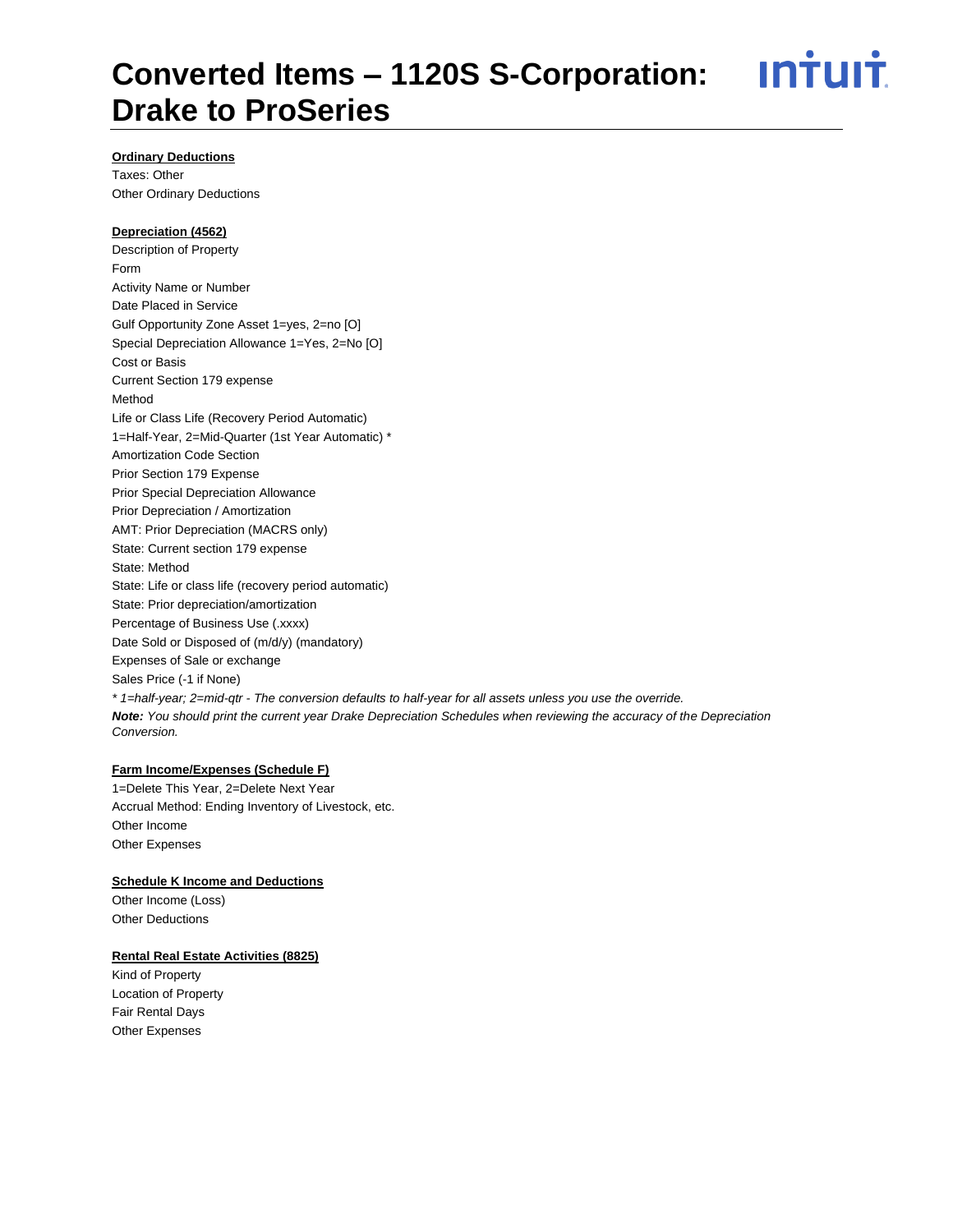<u>**Intuit**</u>

### **Dispositions (Schedule D, 4797, etc.)**

**(Please note, we will only convert 8824 and some 6252 transactions)**

Description of Property Date Acquired (m/d/y or -m/d/y) Date Sold (m/d/y or -m/d/y) Sales Price Prior Year Installment Sale: Gross Profit Ratio (.xxxx or 1=100%) Prior Years' Payments [O] Ordinary Income (-1 if None, Triggers 4797) Description (8824) Date property identified (m/d/y) Date property received (m/d/y) Name of Related Party Address **City State** ZIP code Taxpayer ID number Relationship to taxpayer (8824 only) 1=marketable security

#### **Credits (Schedule K)**

R.E. Rehabilitation Expenditures Rental Real Estate Credits Other Rental Credits Other Credits and Credit Recapture

#### **Fuels Credit (6478)**

IRS Registration # Increasing Research Credit (6765) 1=Electing reduced credit (Section 280C)

#### **Credit for Small Employer Health Insurance Premiums (8941)**

Name or ID Waged paid

#### **Schedule A (8609) / LIH Recapture (8611)**

Building ID Number (BIN) Date Placed in Service (m/d/y) 1=S corporation does not have Form 8609 issued by the housing credit agency Building qualified as part of low income housing 1=decreased in the building's qualified basis for this year 1=Decrease in Building's Qualified Basis for This Tax Year Eligible Basis from Form 8609, Part II Low-Income Portion (Line 2) (.xxxx) [O] Credit Percentage from Form 8609, Part I, Line 2 Maximum Housing Credit Available From Form 8609, Part I, Line 16

#### **Other Schedule K Items**

Foreign Country Foreign Gross Income Sourced at Corporate Level: Listed Categories Deductions Allocated and Apportioned at Corporate Level: Listed Categories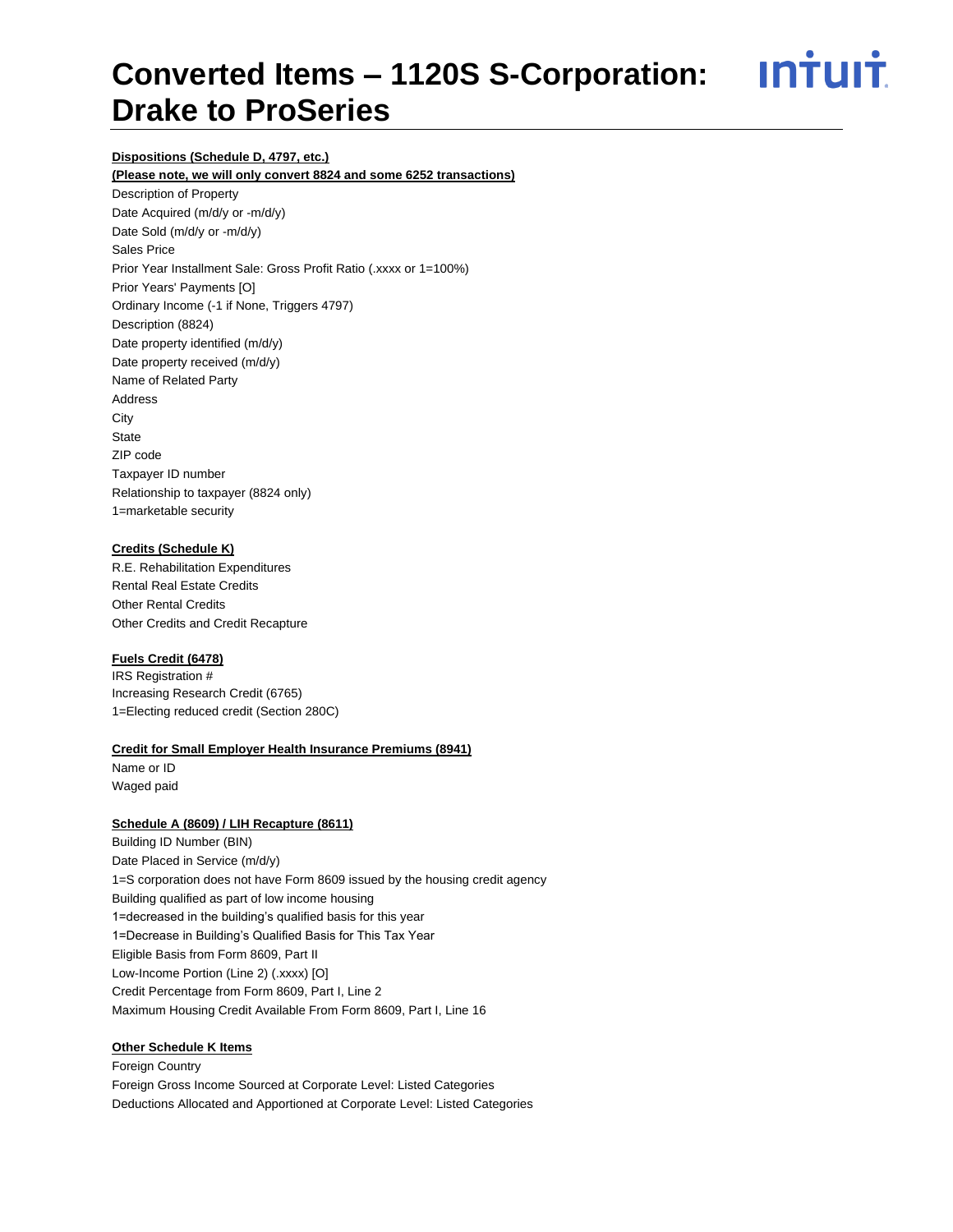<u>**Intuit**</u>

### **Other Schedule K Items (continued)**

Reduction in Taxes Available for Credit and Gross Income Other Items and Amounts (Line 17d)

#### **Pass-through Entity K-1 Information**

General Information: Name and Address of Pass-through

#### **Balance Sheet (Assets)-Ending Amounts**

Cash Accounts Receivable Less Allowance for Bad Debts Inventories, if Different from Screen 10 U.S. Government Obligations Tax-Exempt Securities Other Current Assets Loans to Shareholders Mortgage and Real Estate Loans Other Investments Buildings and Other Depreciable Assets Less Accumulated Depreciation Depletable Assets Less Accumulated Depletion Land (Net of any Amortization) Intangible Assets Less Accumulated Amortization

#### **Balance Sheet (Liabilities and Equity)-Ending Amounts**

Accounts Payable Mortgages, Notes Payable - Current Year Other Current Liabilities Loans from Shareholders Mortgages, Notes Payable - Long-Term Other Liabilities Capital Stock Additional Paid-in Capital TOTAL RETAINED EARNINGS [O] Adjustments to Shareholders' Equity Less Cost of Treasury Stock

### **Schedule M-1**

Income on Schedule K not recorded on Books Expenses on Books not on Schedule K: Other Income on Books not on Schedule K: Other Deductions on Schedule. K not charged Against Book Income: Other